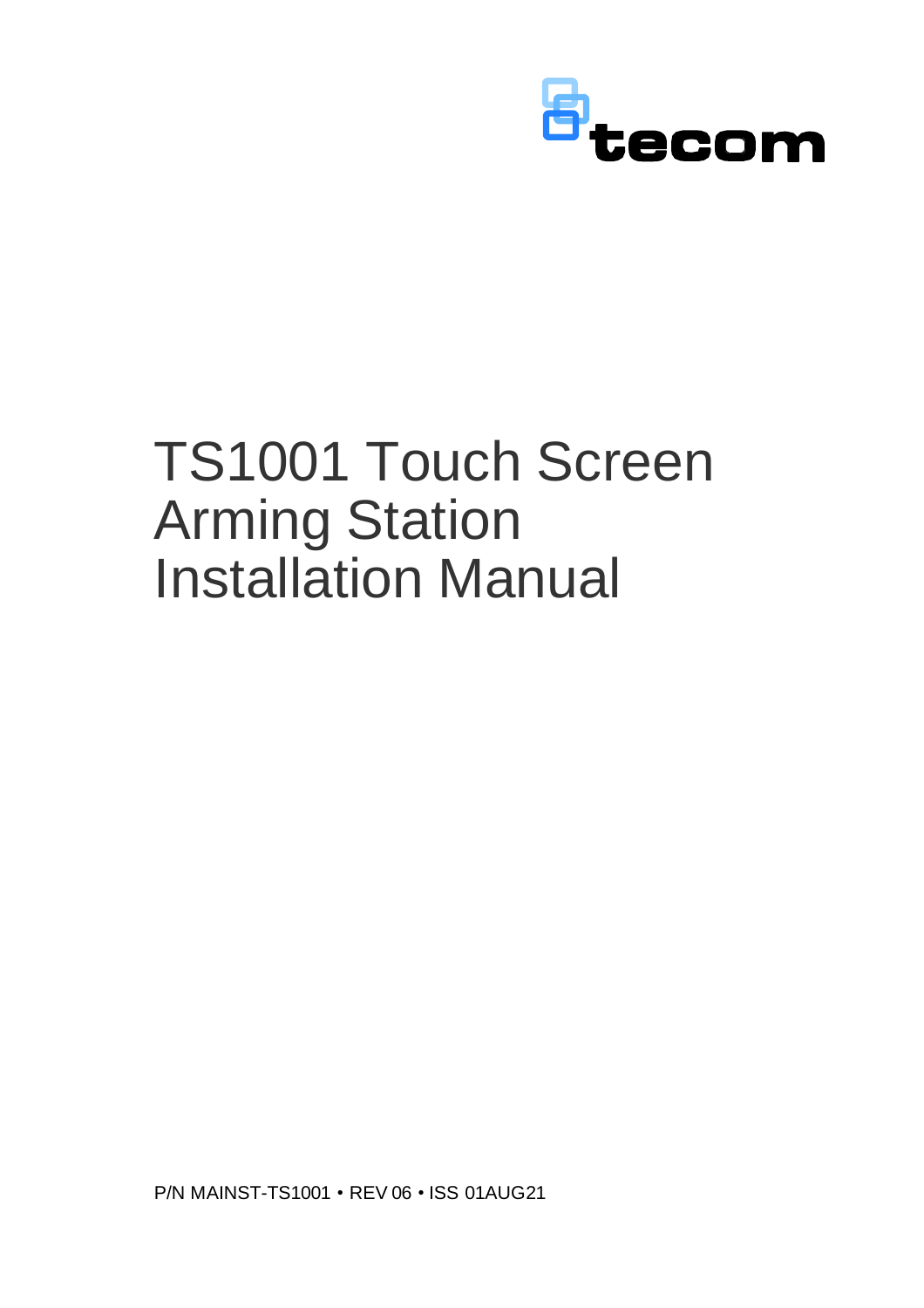| Copyright                  | © 2021 Carrier Fire & Security Australia Pty Ltd. All rights reserved.                                                                                                                                                                                                       |
|----------------------------|------------------------------------------------------------------------------------------------------------------------------------------------------------------------------------------------------------------------------------------------------------------------------|
| Trademarks and<br>patents  | The TS1001 Touch Screen Arming Station name and logo are<br>trademarks of Carrier Fire & Security Australia Pty Ltd.<br>Other trade names used in this document may be trademarks or<br>registered trademarks of the manufacturers or vendors of the<br>respective products. |
| <b>Manufacturer</b>        | Carrier Fire & Security Australia Pty Ltd                                                                                                                                                                                                                                    |
|                            | A Carrier company<br>10 Ferntree Place, Notting Hill, Victoria 3168 Australia                                                                                                                                                                                                |
| <b>Agency compliance</b>   | <b>M4131</b>                                                                                                                                                                                                                                                                 |
|                            | This product conforms to the standards set by Standards Australia<br>on behalf of the Australian Communications and Media Authority<br>(ACMA).                                                                                                                               |
|                            | <b>Notice!</b> This is a Class A product. In a domestic environment this<br>product may cause radio interference in which case the user may be<br>required to take adequate measures.                                                                                        |
| <b>Contact information</b> | For contact information, see www.firesecurityproducts.com.au.                                                                                                                                                                                                                |
|                            |                                                                                                                                                                                                                                                                              |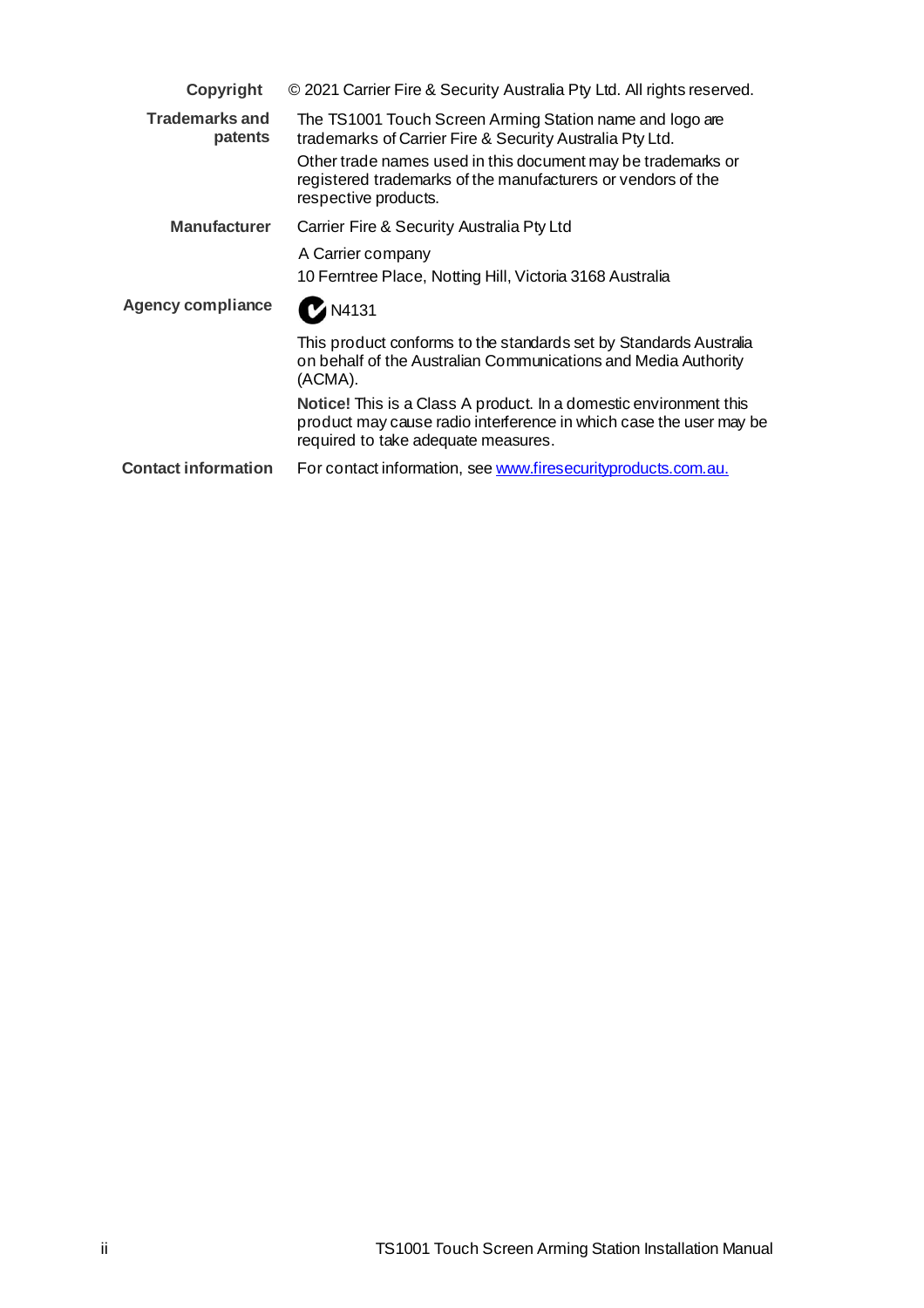# **Content**

**Important information iv** Disclaimer iv Limitation of liability iv Agency compliance iv Advisory messages v Related manuals v Care and cleaning instructions v **Product overview 1** User interface details 1 Front LED indications 3 Specifications 3 **Installing the RAS 4** Installation requirements 4 Product contents 4 Mounting the RAS 4 Tamper switch 8 DIP switches 8 Connecting the RAS 9 Adjusting LCD and button brightness 12 **Programming RAS menu options 13** 1-RTE (Egress) Control 14 2-Tamper Control 14 3-Scramble Keypad 14 4-Open Button 14 5-Classic Button 14 6-Automation Button 14 7-LCD Brightness 15 8-Button Brightness 15 9-Button Inactive Brightness 15 10-Inactivity Period 15 11-Volume 16 12-Area LED Configuration 16 13-Factory Defaults 16 **Troubleshooting 17** Known limitations 17 Offline mode 17 Calibrating the touch screen 17 General faults 17 Tx and Rx LED Indications 18 **Firmware upgrade procedures 18** Upgrading RAS images 19 Upgrading RAS firmware 19 **Mounting templates 21**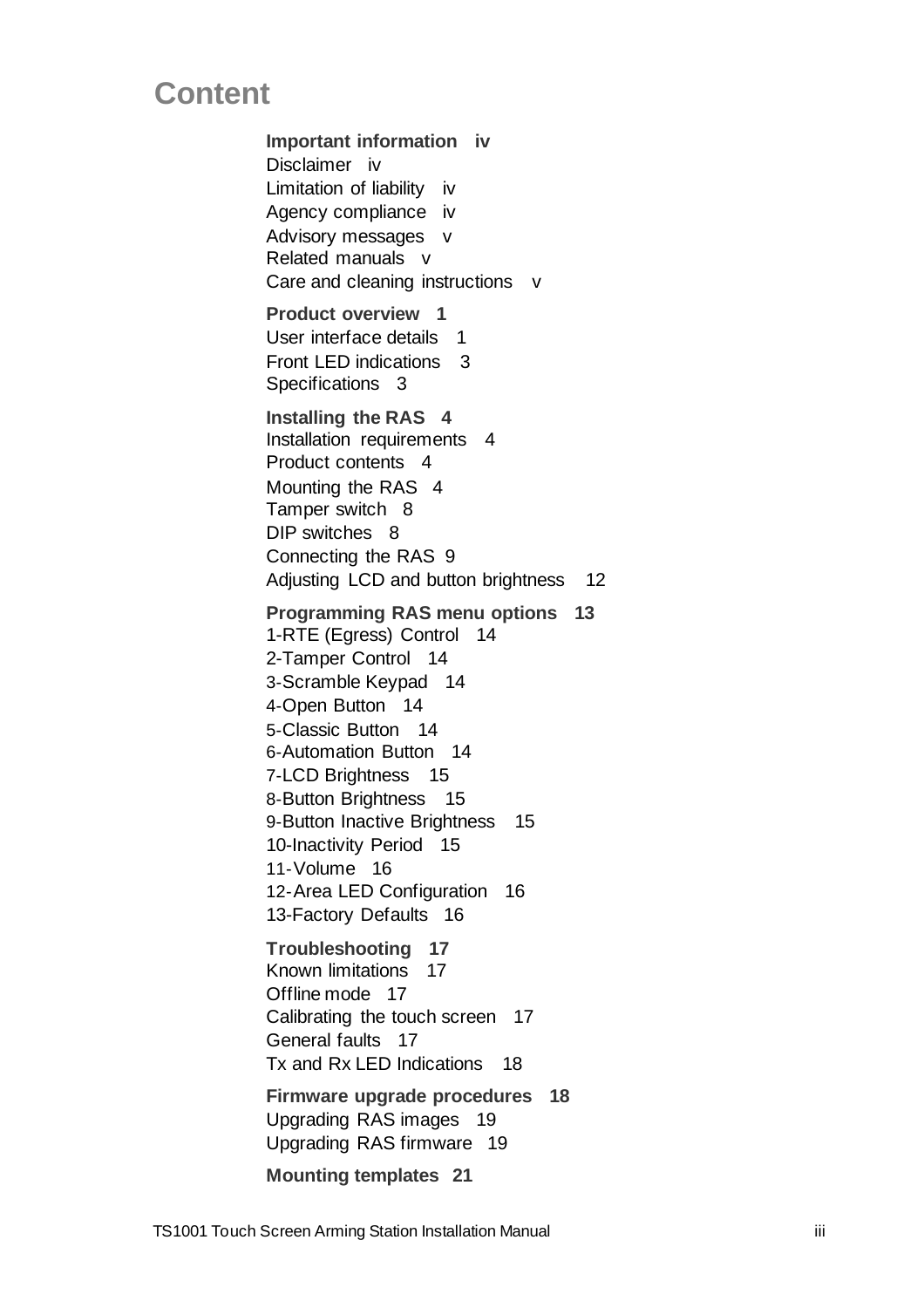# **Important information**

# **Disclaimer**

The customer is responsible for testing and determining the suitability of this product for specific applications. In no event is Carrier Fire & Security Australia Pty Ltd ('Carrier') responsible or liable for any damages incurred by the buyer or any third party arising from its use, or their inability to use the product.

# **Limitation of liability**

To the maximum extent permitted by applicable law, in no eventwill Carrier be liable for any lost profits or business opportunities, loss of use, business interruption, loss of data, or any other indirect, special, incidental, or consequential damagesunder any theory of liability, whether based in contract, tort, negligence, product liability, or otherwise. Because some jurisdictions do not allow the exclusion or limitation of liability forconsequential or incidental damages the preceding limitation may not apply to you. In any event the total liability of Carrier shall not exceed the purchase price of the product. The foregoing limitation will apply to the maximum extent permitted by applicable law, regardless of whether Carrier has been advised of the possibility of such damages and regardless of whether any remedy fails of its essential purpose.

Installation in accordance with this manual, applicable codes, and the instructions of the authority having jurisdiction is mandatory.

While every precaution has been taken during the preparation ofthis manual to ensure the accuracy of its contents, Carrier assumes no responsibility for errors or omissions.

### **Agency compliance**

This product conforms to the standards set by Standards Australia on behalf of the Australian Communications and Media Authority (ACMA).

**Notice!** This is a Class A product. In a domestic environment this product may cause radio interference in which case the user may be required to take adequate measures.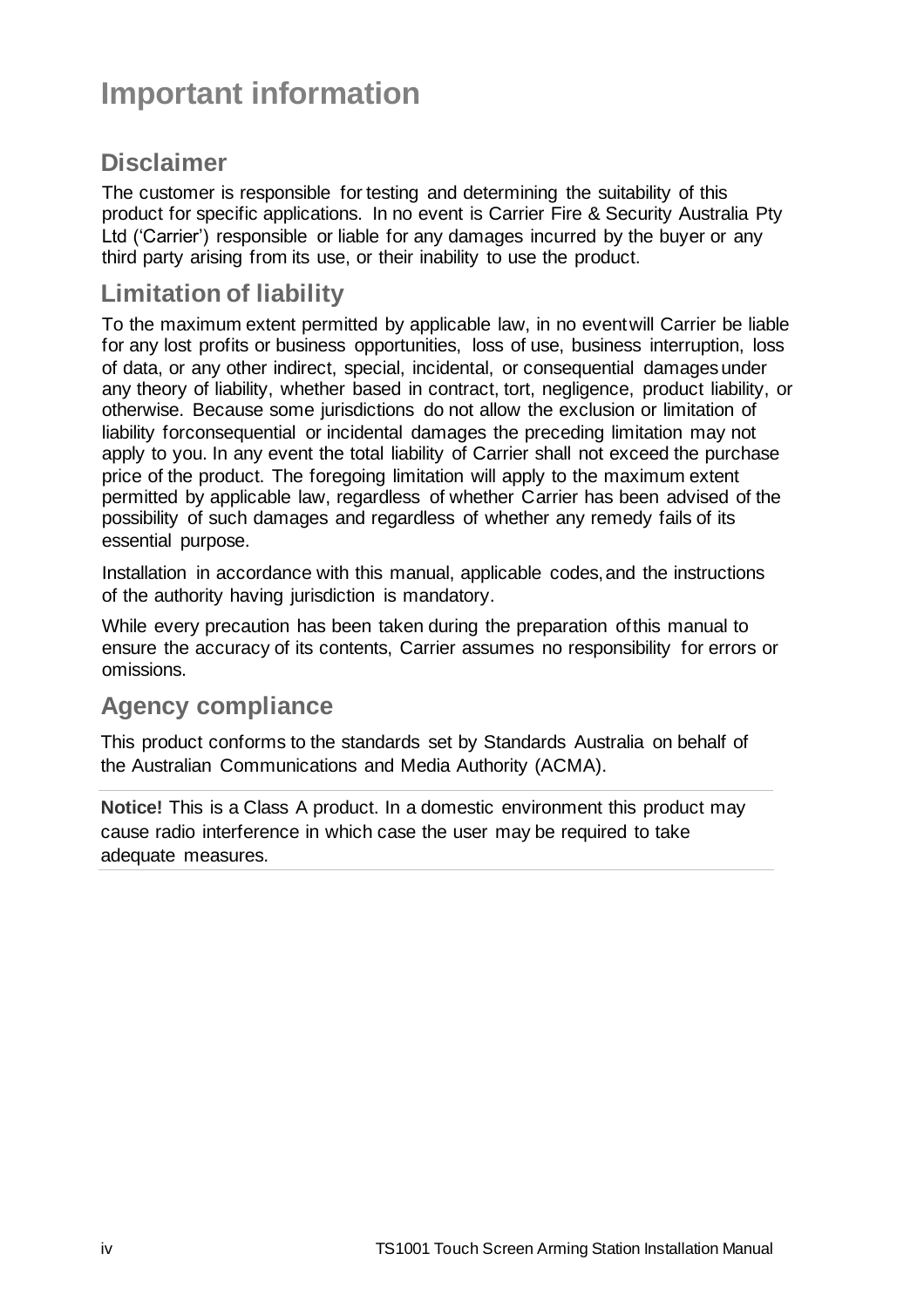### **Advisory messages**

Advisory messages alert you to conditions or practices that can cause unwanted results. The advisory messages used in this document are shown and described below.

**WARNING:** Warning messages advise you of hazards that could result in injury or loss of life. They tell you which actions to take or to avoid in order to prevent the injury or loss of life.

**Caution:** Caution messages advise you of possible equipment damage. They tell you which actions to take or to avoid in order to prevent the damage.

**Note:** Note messages advise you of the possible loss of time or effort. They describe how to avoid the loss. Notes are also used to point out important information that you should read.

# **Related manuals**

This manual describes how to install and configure the TS1001 Touch Screen Arming Station. Arming stations are also known as remote arming stations or RASs. Refer also to the *TS1001 Touch Screen Arming Station User Manual* for details about using the Touch Screen RAS.

The Touch Screen RAS may be used on the Challenger series control panels (ChallengerPlus, Challenger10 or a Challenger V8). Refer to the appropriate Challenger manual for details about operating the Challenger system.

### **Care and cleaning instructions**

The touch screen display panel (Figure 1 on page 1, item 1) is an LCD module consisting of a glass display panel and a polarizing display surface. The polarizer covering the display surface of the LCD module is soft and easily scratched.

Do not use hard or sharp objects to operate the touch screen: it is designed to be operated by touching the display surface with your fingers (or gloved hands).

If the touch screen is dirty, breathe on it to fog the surface, and then gently wipe the surface with a soft dry cloth.

**Caution:** Do not use water, ketone, or aromatic solvents to clean the touch screen.

For dirt or marks that are not removed by a soft dry cloth, moisten the cloth with a small amount of either isopropyl alcohol or ethyl alcohol, and then gently wipe the surface.

**WARNING:** Do not use alcohol near an open flame or other source of ignition.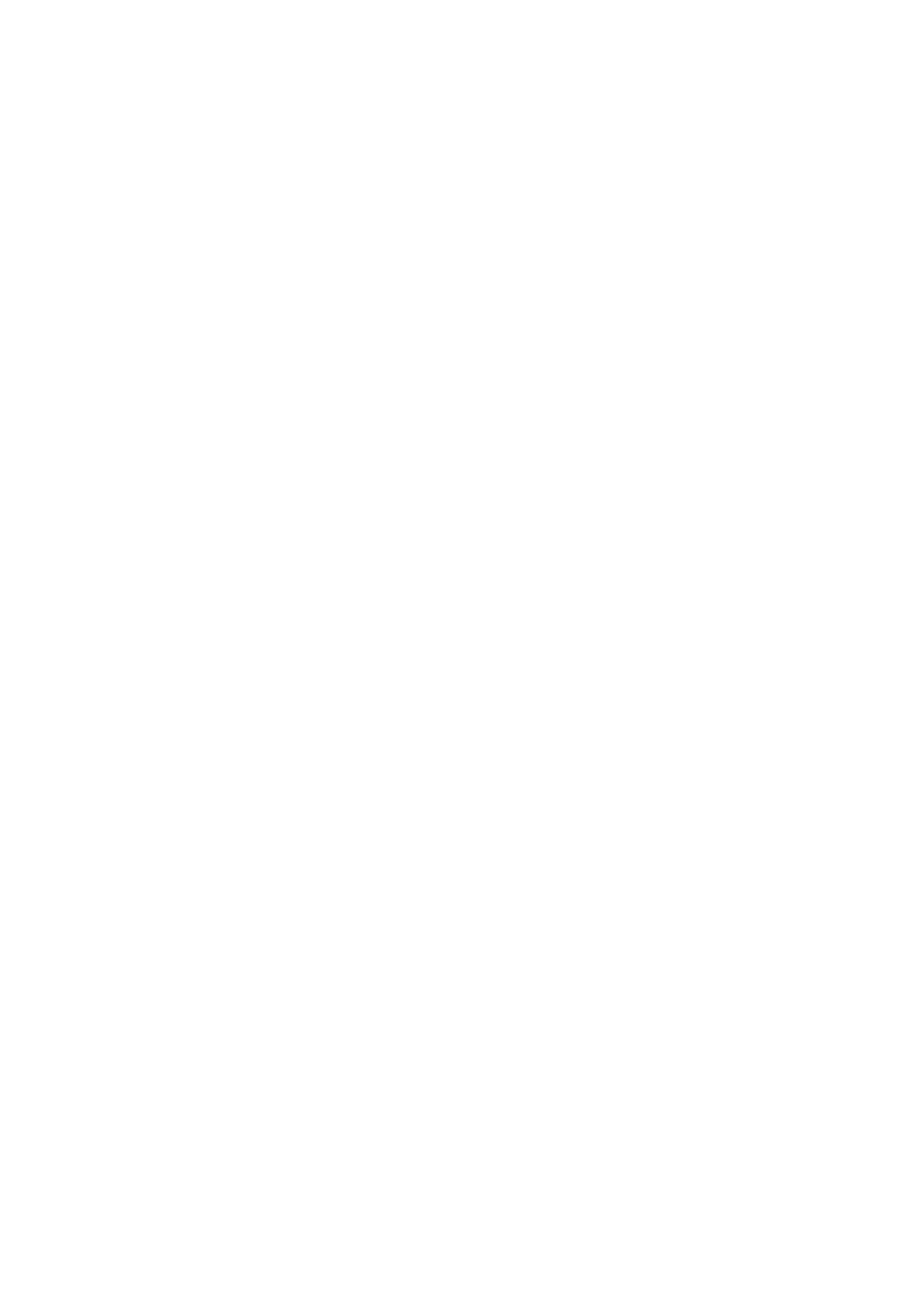# **Product overview**

Refer to Figure 1 below for details of external features of the TS1001 Touch Screen Arming Station.



**Figure 1: TS1001 Touch Screen Arming Station overview** 

- 
- 
- (3) Home key
- (4) Enter # key
- (7) Body retaining screws
- (8) Beeper

The TS1001 Touch Screen Arming Station (Touch Screen RAS) is used for controlling Challenger security system alarm and access functions. Product features include:

- Touch screen keypad
- Beeper
- Integrated tamper switch
- Area and system status Light Emitting Diodes (LEDs)
- One open collector output is provided to drive a small relay or LED, for example.
- One input is provided for an egress function.

### **User interface details**

A touch screen RAS provides a graphical mode of operating a Challenger system. In addition to the graphical mode's advanced user interface, the touch screen also has a classic mode that mimics a conventional LCD keypad.

**Note:** Different types of users may have levels of permissions to use the RAS. For example, access to "Install menu" options may be limited to installers, the ability to arm and disarm areas may be limited to users with "alarm" codes, and the ability to open a door may be limited to users with "door" codes.

When idle (not in programming mode and in the absence of alarms or faults) the touch screen resembles Figure 2 on page 2.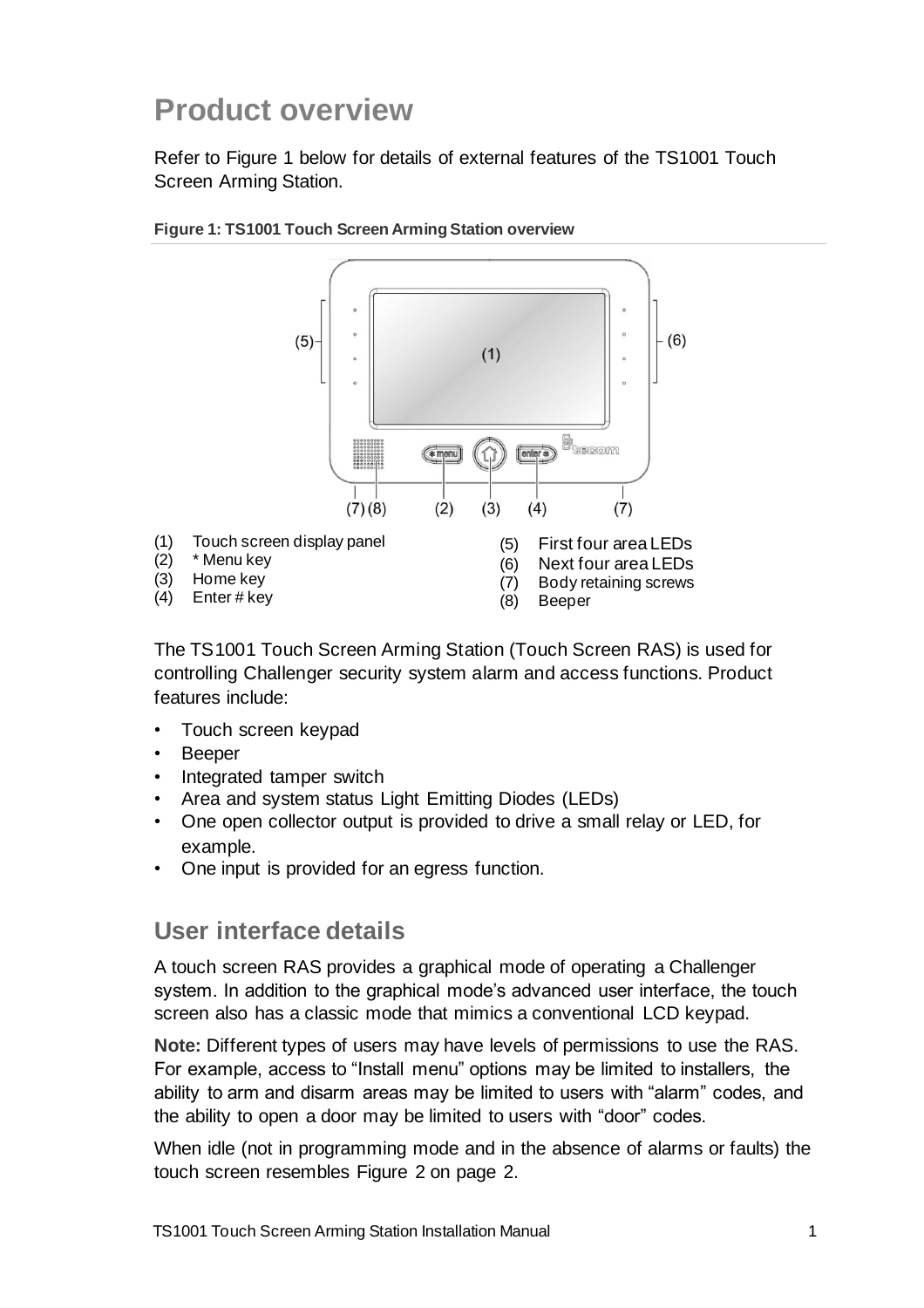

(4) Classic button (optional)

(1) Arm button

(7) Automation quick control button (optional)

In idle state, the touch screen displays the graphical mode Home screen (Figure 2 above) with graphical buttons and physical keys to perform the following functions:

- The Arm button (item 1) followed by an alarm code is used to arm assigned areas, or to select and arm areas (depending on alarm group programming).
- The Disarm button (item 2) followed by an alarm code is used to disarm assigned areas, or to select and disarm areas (depending on alarm group programming).
- The optional Open button (item 3) followed by a door code is used to open the RAS's door. If door codes are used, and you enter an alarm code, then the button works the same as the Arm button. Alternatively, an alarm code can used to open the RAS's door if "Door event flag on alarm codes" is set to Yes in Install menu option 3. RAS Database.
- The optional Classic button (item 4) is used to access the login (code) prompt for mimicking a conventional LCD keypad. When using classic mode, enter a menu number to access a Challenger menu option.
- The Status button (item 5) displays the alarm Quick History when the system is normal (no alarms). When alarms are present, the display shows the inputs in alarm.
- The Menu button (item 6) is used to access the login (code) prompt for graphical access to Challenger menu options.
- The optional Automation quick control button (item 7) is a shortcut to User menu option 24-Automation Control. Automation quick control does not require user authentication via PIN.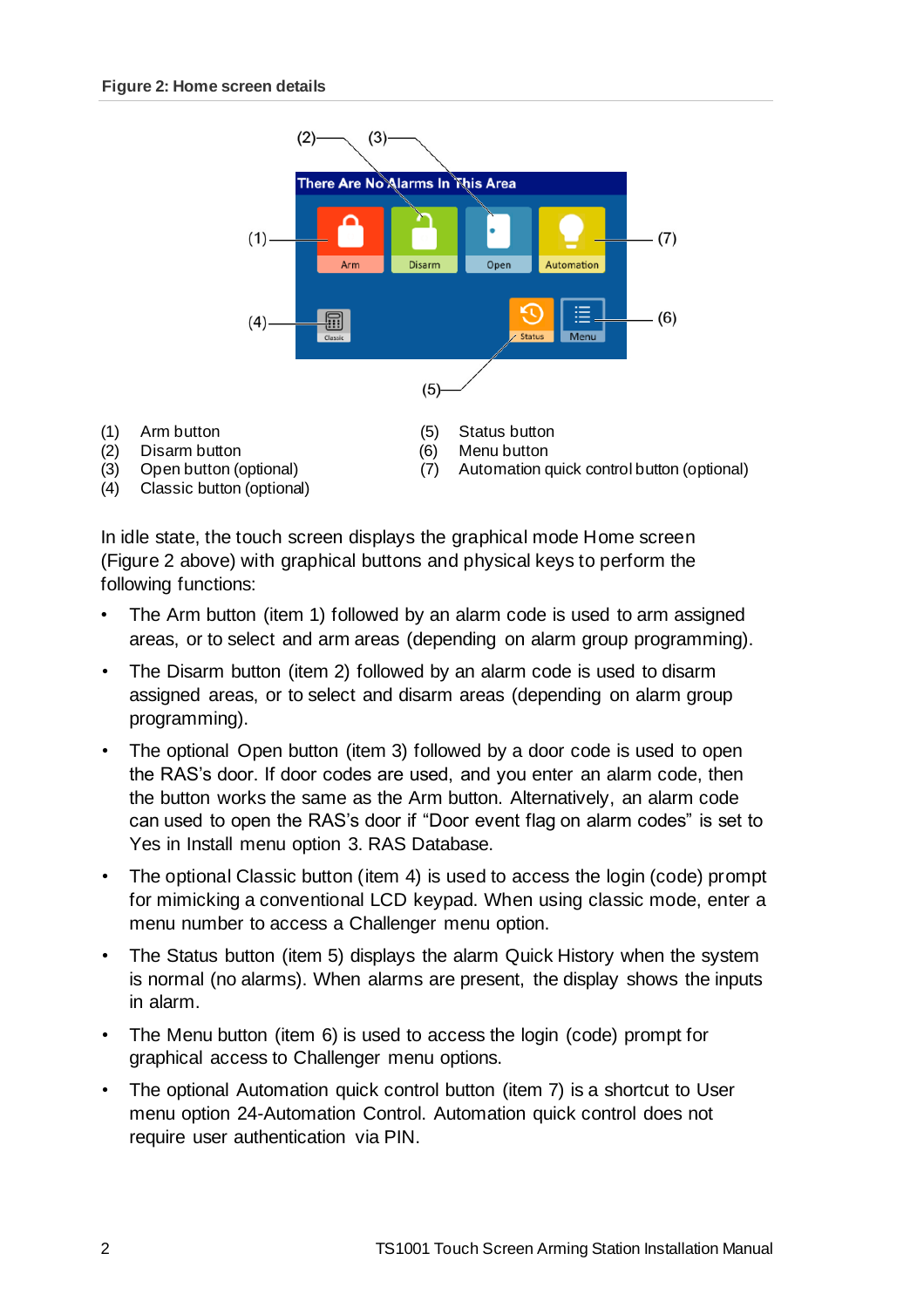The RAS's physical \* Menu, Home, and Enter # keys perform the following operations:

- The \* Menu key (Figure 1 on page 1, item 2) may be used to access the login (code) prompt for graphical access to Challenger menu options. During programming, the \* Menu key delete the last character entered, navigates backwards through menus, or toggles Yes/No values, as applicable.
- The Home key (Figure 1 on page 1, item 3) may be used to quickly exit the current option and return to the idle screen.
- The Enter # key (Figure 1 on page 1, item 4) followed by an alarm code, is used to select and arm areas (same as the Arm button). During programming, the Enter # key works the same as the graphical # or  $\geq \uparrow$  buttons.

# **Front LED indications**

The area LEDs (Figure 1 on page 1, items 5 and 6) display the status of eight areas. Use the menu option "12-Area LED Configuration" on page 16 to configure the area LEDs to be numbered 1 to 8 or 9 to 16.

When connected to a Challenger10 system, you can use the Install menu option RAS Database to assign any area numbers to the eight LEDs.

The LED indications are as follows:

- The LED illuminates when its corresponding area is armed.
- The LED flashes slowly when a fault is detected, or when an alarm occurs, in disarm.
- The LED flashes quickly when a fault is detected, or when an alarm occurs, in arm.

# **Specifications**

| Voltage                  | Nominal 13.8 VDC (8.5 to 14 VDC) |  |
|--------------------------|----------------------------------|--|
| Power consumption        |                                  |  |
| Maximum (see note below) | 155 mA @ 13.8 VDC                |  |
| Normal (all areas armed) | 100 mA @ 13.8 VDC                |  |
| Operating environment    |                                  |  |
| Temperature              | 0 to $50^{\circ}$ C              |  |
| Humidity                 | 0 to 95% noncondensing           |  |
| Dimensions (W x H x D)   | 132 x 92 x 22 mm                 |  |

**Note:** Maximum current consumption when touch screen and key illumination is on and set to maximum brightness, and all area LEDs are on. Current consumption when touch screen is on will increase if the supply voltage decreases (for example, during mains fail operation).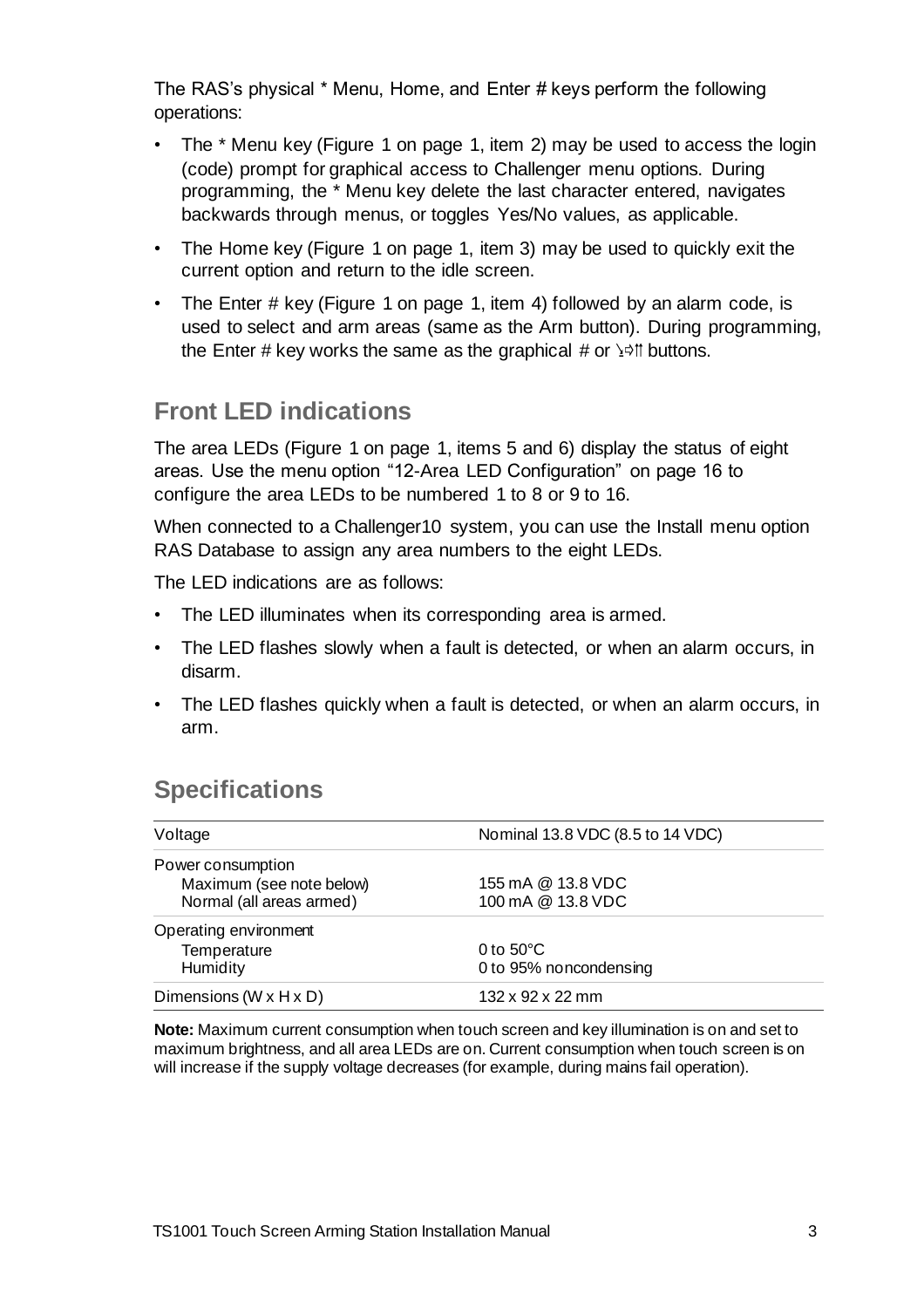# **Installing the RAS**

**Notice!** A qualified service person, complying with all applicable codes, should perform all required hardware installation.

# **Installation requirements**

**Technician qualifications:** Only trained Challenger installation technicians should plan the programming of Challenger systems. Technicians must comply with and be trained in security and electrical industry installation regulations, as appropriate to this device.

# **Product contents**

#### **Table 1: TS1001 Touch Screen Arming Station shipping list**

| <b>Quantity Item</b> |                                                        |  |  |  |
|----------------------|--------------------------------------------------------|--|--|--|
| 1                    | TS1001 Touch Screen Arming Station                     |  |  |  |
| 2                    | 3-way screw terminal blocks                            |  |  |  |
| 1                    | Ring terminal and M3 screw                             |  |  |  |
| 2                    | M2.5 x 6mm Phillips head screws                        |  |  |  |
| 1                    | Plasterboard mounting bracket                          |  |  |  |
| 2                    | 6 gauge x 20mm self-tapping Phillips head screws       |  |  |  |
| 1                    | TS1001 Touch Screen Arming Station User Manual         |  |  |  |
| 1                    | TS1001 Touch Screen Arming Station Installation Manual |  |  |  |

Inspect the package and contents for visible damage. If any components are damaged or missing, do not use the unit; contact the supplier immediately. If you need to return the unit, you must ship it in the original box.

# **Mounting the RAS**

The RAS may be mounted to a wall in the following manners:

- Surface mounted using mounting holes in the back of the RAS. For surface mounting use either the rear cable entry (Figure 3 on page 5, item 11) or the top cable entry (Figure 3 on page 5, item 2). See "Mounting on a surface" on page 6.
- Flush mounted into a prepared cavity. For flush mounting use the rear cable entry (Figure 3 on page 5, item 11). See "Flush mounting in a cavity" on page 6.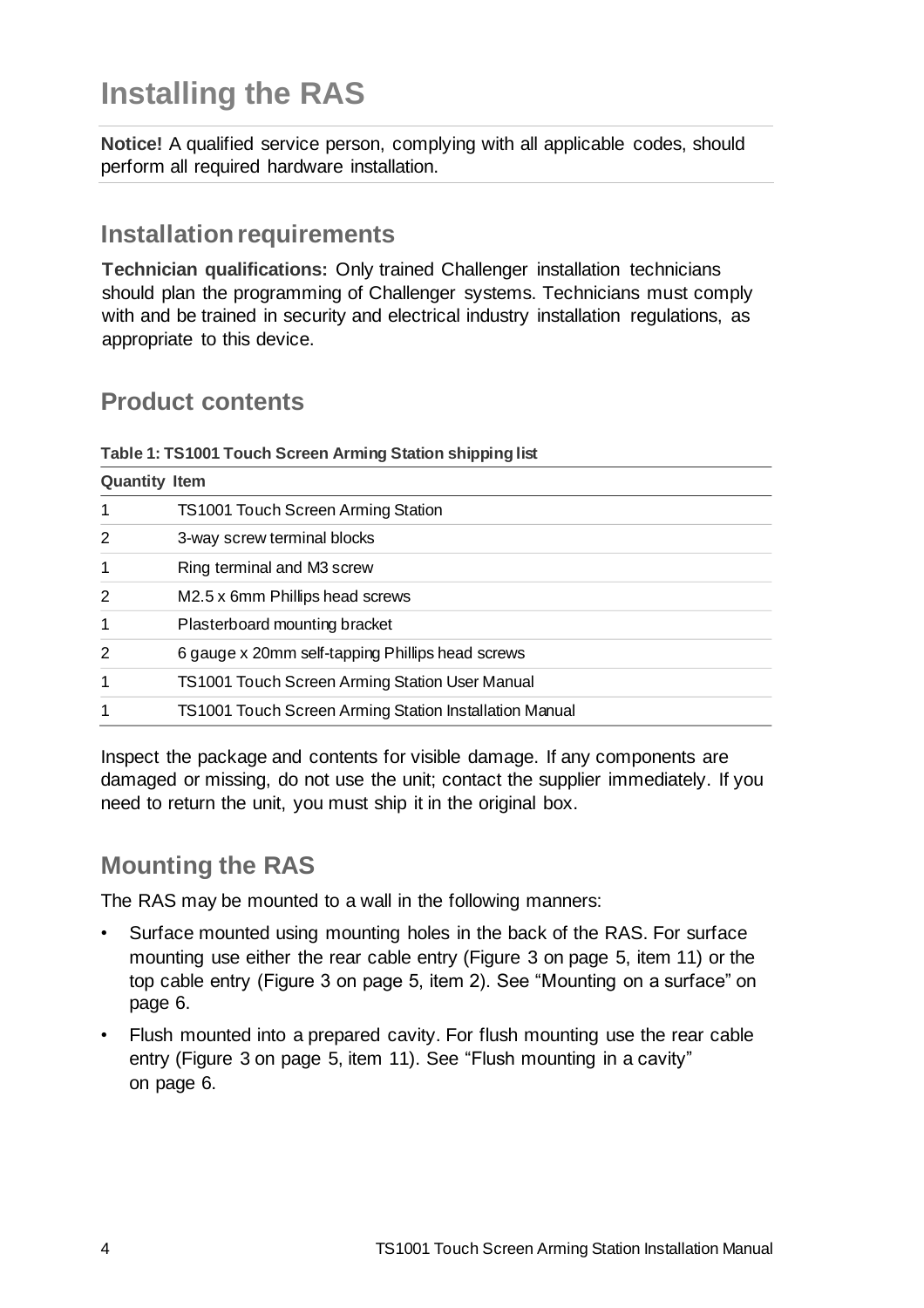#### **Figure 3: TS1001 Touch Screen Arming Station mounting details**



- Surface mount screw locations
- 
- (11) Rear cable entry

#### **Figure 4: Locations of features in rear of body assembly**

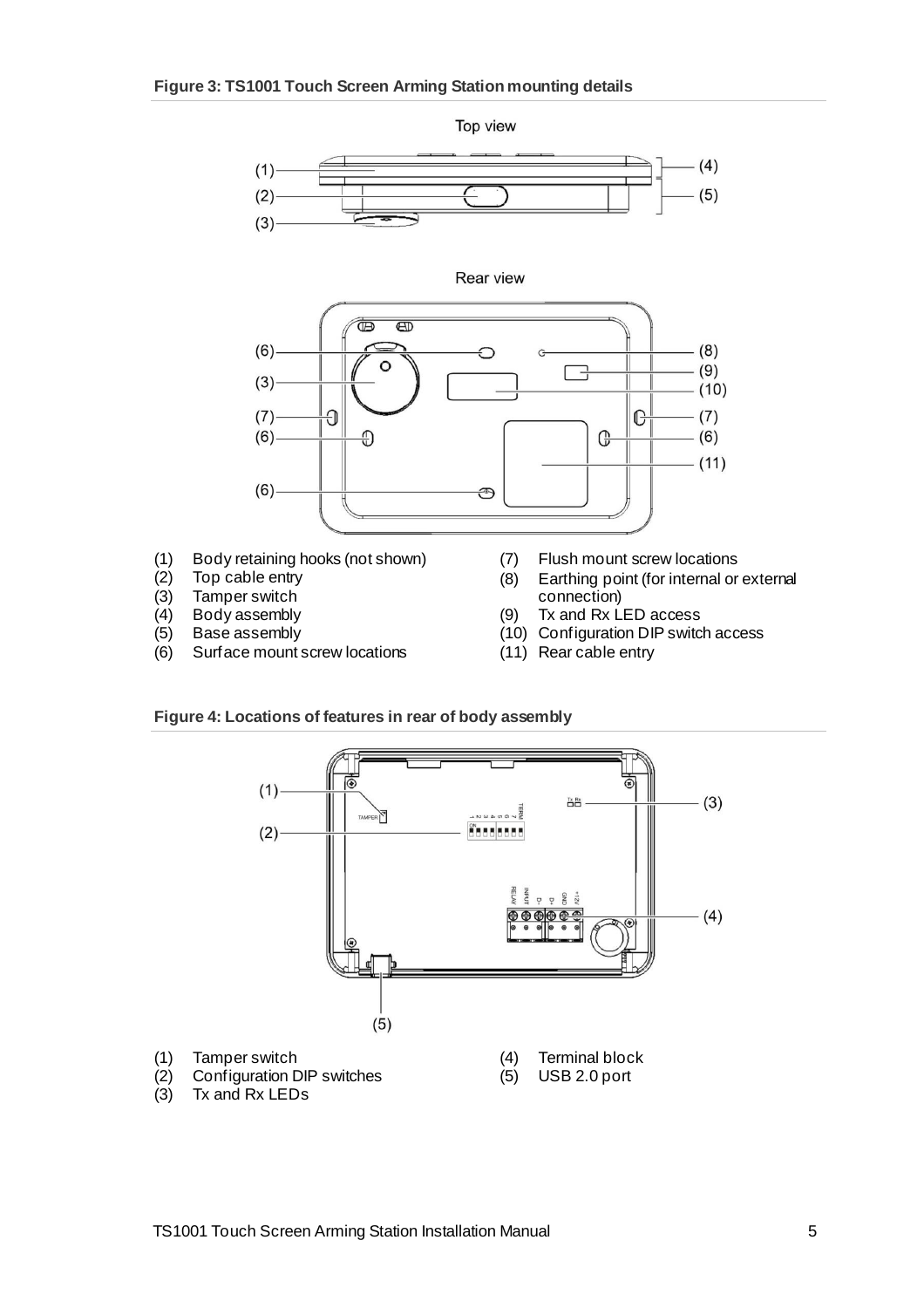#### **Mounting on a surface**

When surface mounting, you may use either the top cable entry knockout or the rear cable entry, depending on whether the cabling is external or internal to the wall. Figure 9 on page 21 is a template for surface mounting.

#### **To install the RAS:**

- 1. Remove the two body retaining screws (Figure 1 on page 1, item 7), and set aside for reuse.
- 2. Pull the bottom of the body away from the base to disengage the tabs at the top, and then remove the body assembly from the base assembly.
- 3. Use the mounting template to locate the surface mount screw holes, and to locate the rear cable entry (if used).

Take care that the tamper lever (Figure 3 on page 5, item 3) will be depressed when the RAS is mounted.

- 4. Prepare the mounting holes in the mounting surface, as appropriate to the type of surface.
- 5. If rear cable entry is required, cut a hole in the mounting surface for cable access.
- 6. Use suitable screws to mount the base assembly to the surface.
- 7. Set the RAS address using DIP switches 1 through 4 (see "DIP switches" on page 8).
- 8. Set the LAN termination using DIP switch 8, if required (see "DIP switches" on page 8).
- 9. Terminate the cabling. **Note:** All power should be turned off to the Challenger panel before wiring the RAS.
- 10. Hook the top of the body onto the mounting tabs on the base, and then swing the bottom of the body into position to align the retaining screw holes at the bottom.
- 11. Replace the two body retaining screws to secure the body to the base.

#### **Flush mounting in a cavity**

When flush mounting use the rear cable entry and the plasterboard mounting bracket (supplied). Figure 10 on page 22 is a template for flush mounting.

Figure 5 on page 7 shows the arrangement of the plasterboard mounting bracket inside a prepared wall cavity.

**Tip:** As an alternative to drilling holes in the plasterboard for the self-tapping mounting screws to pass though, you may prefer to notch the plasterboard. In either case, ensure the holes or notches will be completely covered when the RAS is mounted.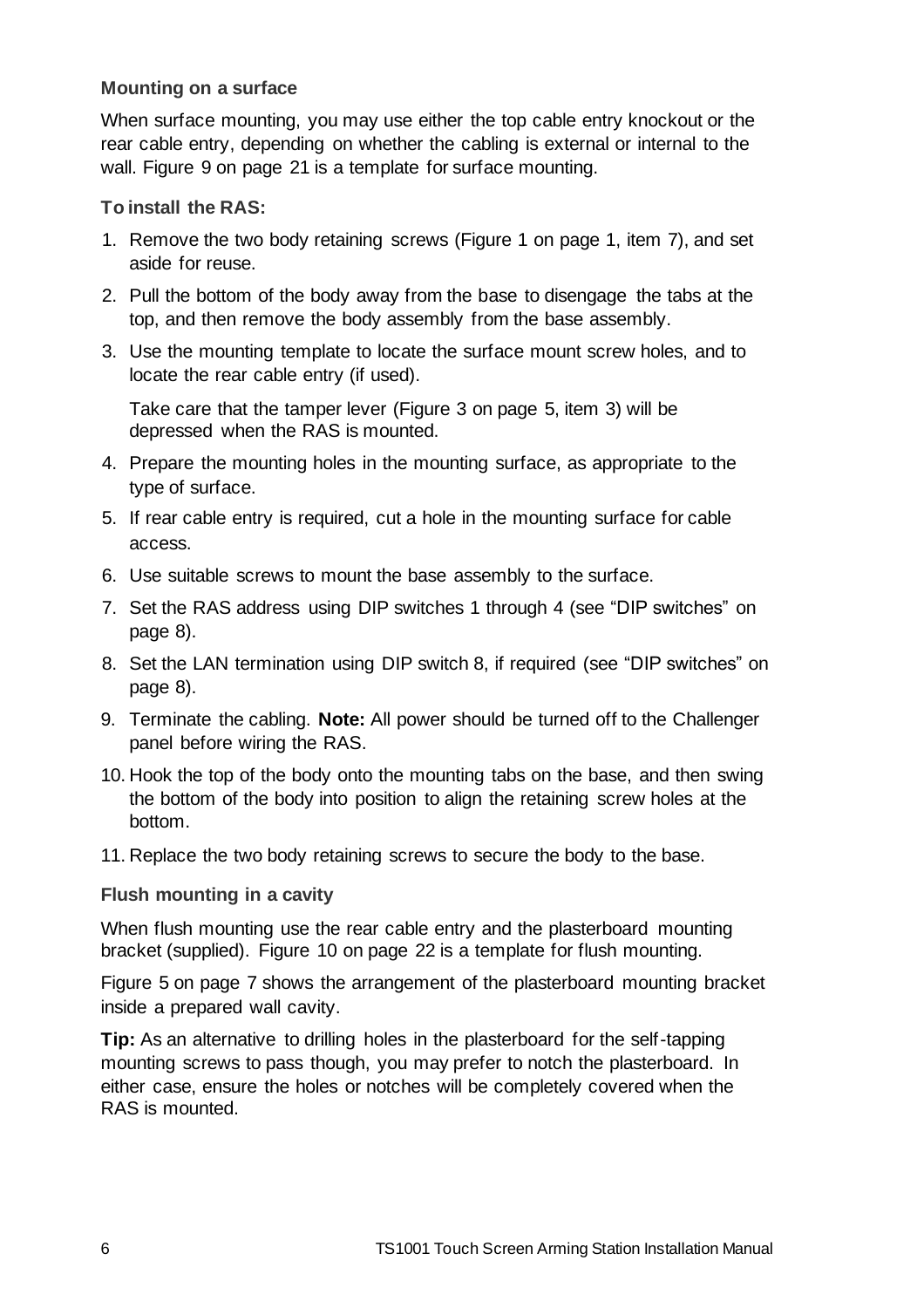

Rear view (from inside wall cavity)

(1) Plasterboard mounting bracket (2) Wall cavity (115 x 82 mm)

#### **To install the RAS:**

- 1. Use the mounting template to locate the cavity to be cut in the plasterboard and the holes (or notches) for the self-tapping mounting screws to pass through the plasterboard to the mounting bracket.
- 2. Cut the cavity in the plasterboard, and drill holes (or cut notches) for the screws.
- 3. Pass the mounting bracket into the cavity, hooking the tabs at the bottom over the edge of the plasterboard (facing you).
- 4. Remove the two body retaining screws (Figure 1 on page 1, item 7), and set aside for reuse.
- 5. Pull the bottom of the body away from the base to disengage the tabs at the top, and then remove the body assembly from the base assembly.
- 6. Set the RAS address using DIP switches 1 through 4 (see "DIP switches" on page 8).
- 7. Set the LAN termination using DIP switch 8, if required (see "DIP switches" on page 8).
- 8. Terminate the cabling. **Note:** All power should be turned off to the Challenger panel before wiring the RAS.
- 9. Insert the base assembly into the cavity, and then secure it to the mounting bracket via the self-tapping screws (supplied).
- 10.Hook the top of the body onto the mounting tabs on the base, and then swing the bottom of the body into position to align the retaining screw holes at the bottom.
- 11.Replace the two body retaining screws to secure the body to the base.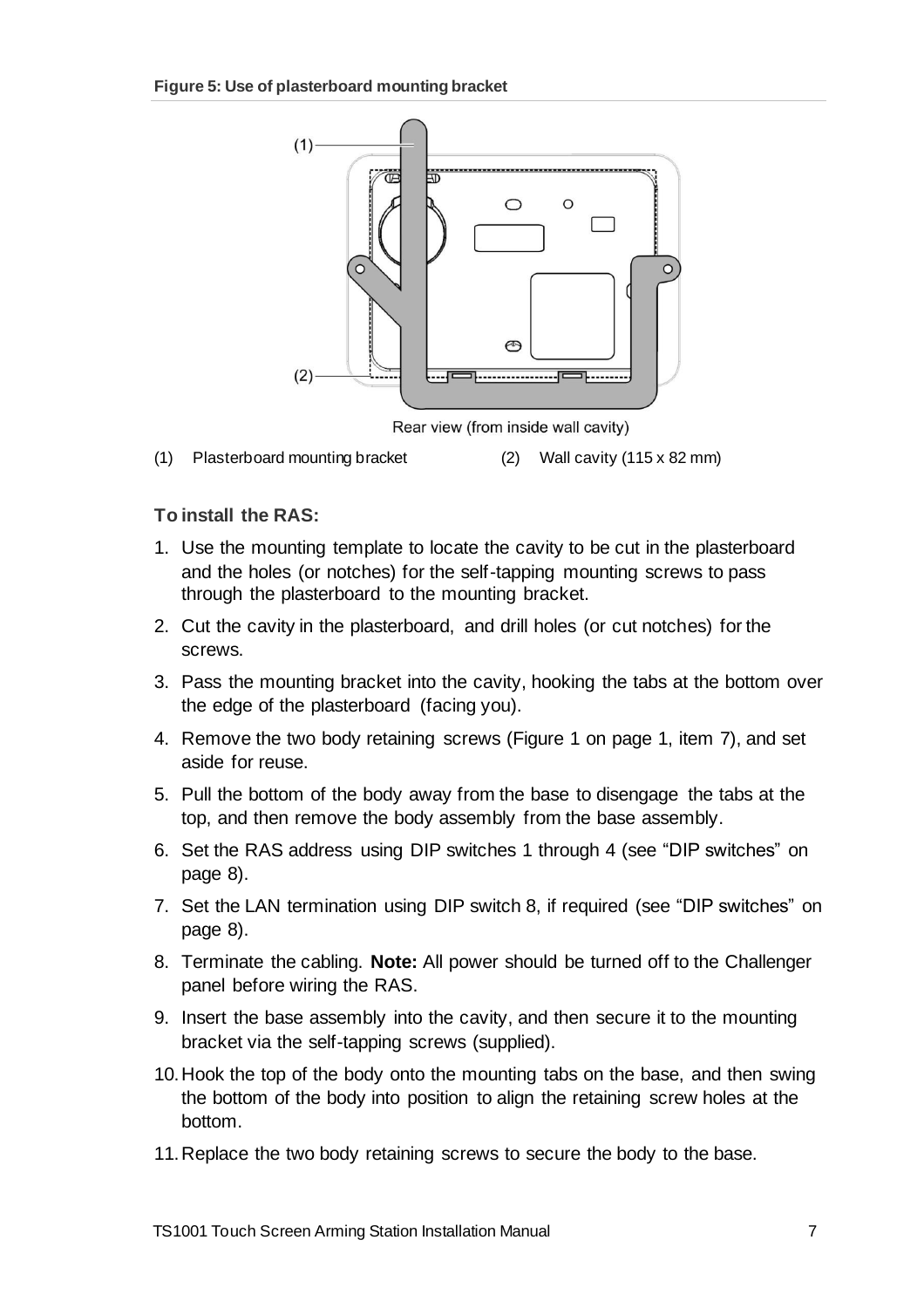# **Tamper switch**

Ensure the tamper switch is sealed when mounting the RAS.

The tamper switch (Figure 3 on page 5, item 3) must be sealed (or the tamper function deactivated) to avoid "RAS Tamper" messages during operation.

**Note:** If sealing the tamper switch is not practicable you may need to deactivate the tamper function. See "2-Tamper Control" on page 14 for details.

### **DIP switches**

An eight-segment DIP switch is located on the PCB (see Figure 4 on page 5, item 2) and is used for setting the RAS address and the LAN termination (TERM) condition.

The seventh segment of the DIP switch is for factory test mode and must always be set to OFF.

#### **LAN address**

RASs must be addressed in the range 1 to 16. Use the first four segments of the DIP switch to set the LAN address. Refer to Table 2 below.

| <b>LAN</b>       |               | Address Polled as | SW1          | SW <sub>2</sub> | SW <sub>3</sub> | SW <sub>4</sub> |
|------------------|---------------|-------------------|--------------|-----------------|-----------------|-----------------|
| LAN <sub>1</sub> | <b>RAS 01</b> | <b>RAS 01</b>     | O            | $\circ$         | O               | O               |
| LAN <sub>1</sub> |               | RAS 02 RAS 02     | $\mathbf{I}$ | O               | O               | O               |
| LAN <sub>1</sub> | <b>RAS 03</b> | <b>RAS 03</b>     | O            | $\mathbf{I}$    | O               | O               |
| LAN <sub>1</sub> | <b>RAS 04</b> | <b>RAS 04</b>     | $\mathbf{I}$ | $\mathbf{I}$    | O               | O               |
| LAN <sub>1</sub> | <b>RAS 05</b> | <b>RAS 05</b>     | O            | O               | I               | O               |
| LAN <sub>1</sub> | <b>RAS 06</b> | <b>RAS 06</b>     | $\mathbf{I}$ | O               | I               | O               |
| LAN <sub>1</sub> | <b>RAS 07</b> | <b>RAS 07</b>     | O            | $\mathbf{I}$    | I               | O               |
| LAN <sub>1</sub> | <b>RAS 08</b> | <b>RAS 08</b>     | Ι.           | $\mathbf{I}$    | I               | O               |
| LAN <sub>1</sub> | <b>RAS 09</b> | <b>RAS 09</b>     | O            | O               | O               | I               |
| LAN <sub>1</sub> | <b>RAS 10</b> | <b>RAS 10</b>     | $\mathbf{I}$ | O               | O               | I               |
| LAN <sub>1</sub> | <b>RAS 11</b> | <b>RAS 11</b>     | O            | $\mathsf{I}$    | O               | I               |
| LAN <sub>1</sub> | <b>RAS 12</b> | <b>RAS 12</b>     | $\mathbf{I}$ | $\mathbf l$     | O               | I               |
| LAN <sub>1</sub> | <b>RAS 13</b> | <b>RAS 13</b>     | O            | O               | I               | I               |
| LAN <sub>1</sub> | <b>RAS 14</b> | <b>RAS 14</b>     | $\mathbf{I}$ | O               | I               | I               |
| LAN <sub>1</sub> | <b>RAS 15</b> | <b>RAS 15</b>     | O            | $\mathbf l$     | I               | I               |
| LAN <sub>1</sub> | <b>RAS 16</b> | <b>RAS 16</b>     | $\mathbf{I}$ | I               | I               | I               |
| LAN <sub>2</sub> | <b>RAS 01</b> | <b>RAS 65</b>     | O            | O               | O               | O               |
| LAN <sub>2</sub> | <b>RAS 02</b> | <b>RAS 66</b>     | $\mathbf{I}$ | O               | O               | O               |
| LAN <sub>2</sub> | <b>RAS 03</b> | <b>RAS 67</b>     | O            | $\mathbf{I}$    | O               | O               |
| LAN <sub>2</sub> | <b>RAS 04</b> | <b>RAS 68</b>     | $\mathbf{I}$ | $\mathbf{I}$    | O               | O               |
| LAN <sub>2</sub> | <b>RAS 05</b> | <b>RAS 69</b>     | O            | O               | Ш               | O               |

**Table 2: RAS address DIP switch settings**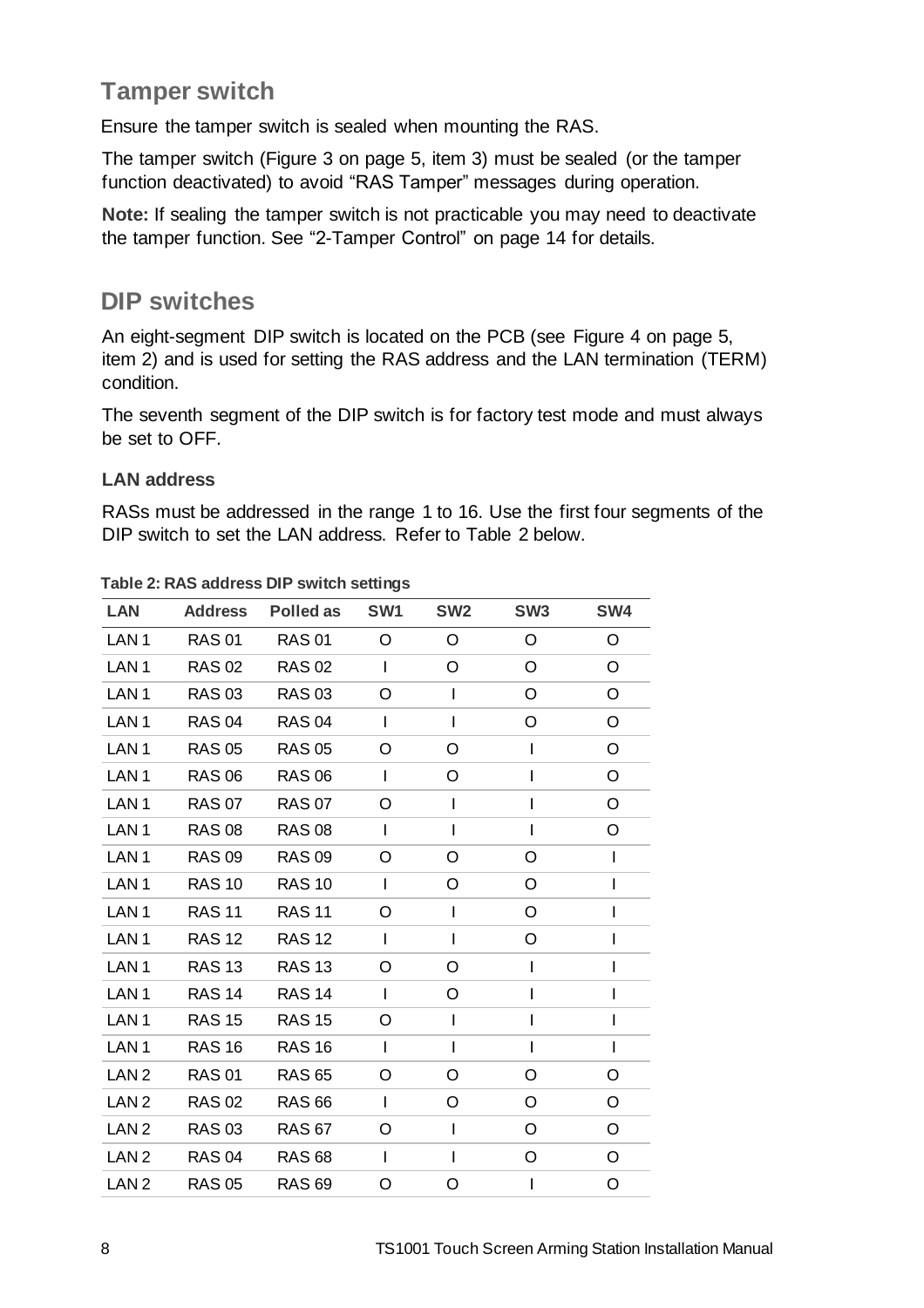| <b>LAN</b>       | <b>Address</b> | Polled as     | SW <sub>1</sub> | SW <sub>2</sub> | SW <sub>3</sub> | SW4 |
|------------------|----------------|---------------|-----------------|-----------------|-----------------|-----|
| LAN <sub>2</sub> | <b>RAS 06</b>  | <b>RAS 70</b> |                 | ∩               |                 | O   |
| LAN <sub>2</sub> | <b>RAS 07</b>  | <b>RAS 71</b> | O               |                 |                 | O   |
| LAN <sub>2</sub> | <b>RAS 08</b>  | <b>RAS 72</b> | ı               |                 |                 | O   |
| LAN <sub>2</sub> | <b>RAS 09</b>  | <b>RAS 73</b> | O               | O               | O               |     |
| LAN <sub>2</sub> | <b>RAS 10</b>  | <b>RAS 74</b> |                 | O               | O               |     |
| LAN <sub>2</sub> | <b>RAS 11</b>  | <b>RAS75</b>  | O               |                 | O               |     |
| LAN <sub>2</sub> | <b>RAS 12</b>  | <b>RAS76</b>  |                 |                 | O               |     |
| LAN <sub>2</sub> | <b>RAS 13</b>  | <b>RAS 77</b> | O               | $\Omega$        |                 |     |
| LAN <sub>2</sub> | <b>RAS 14</b>  | <b>RAS 78</b> |                 | $\Omega$        |                 |     |
| LAN <sub>2</sub> | <b>RAS 15</b>  | <b>RAS 79</b> | O               |                 |                 |     |
| LAN <sub>2</sub> | <b>RAS 16</b>  | <b>RAS 80</b> |                 |                 |                 |     |

Legend:  $I = ON$ ,  $O = OFF$ 

**Note:** If used with a Challenger V8 panel or a ChallengerLE panel, the rows marked "LAN 2" in Table 2 on page 8 do not apply.

#### **LAN termination**

Use the eighth segment of the DIP switch to set TERM to 'ON', if needed.

If the RAS is the last device on the RS-485 LAN the LAN termination should be ON. In a star wiring configuration, the RS-485 LAN may consist of a number of cable runs (branches). LAN termination should be set to ON only for the devices at the far ends of the two longest branches.

A star LAN that has multiple branches in excess of 100 m may need to use TS0893 Isolated RS-485 to RS-485 Interface modules to isolate the LAN segments that do not have LAN termination set to ON.

### **Connecting the RAS**

A terminal block on the rear of the body assembly (see Figure 4 on page 5) is used for connections to the Challenger panel's RS-485 LAN, and optionally to an egress push button and relay. Refer to Figure 6 on page 10.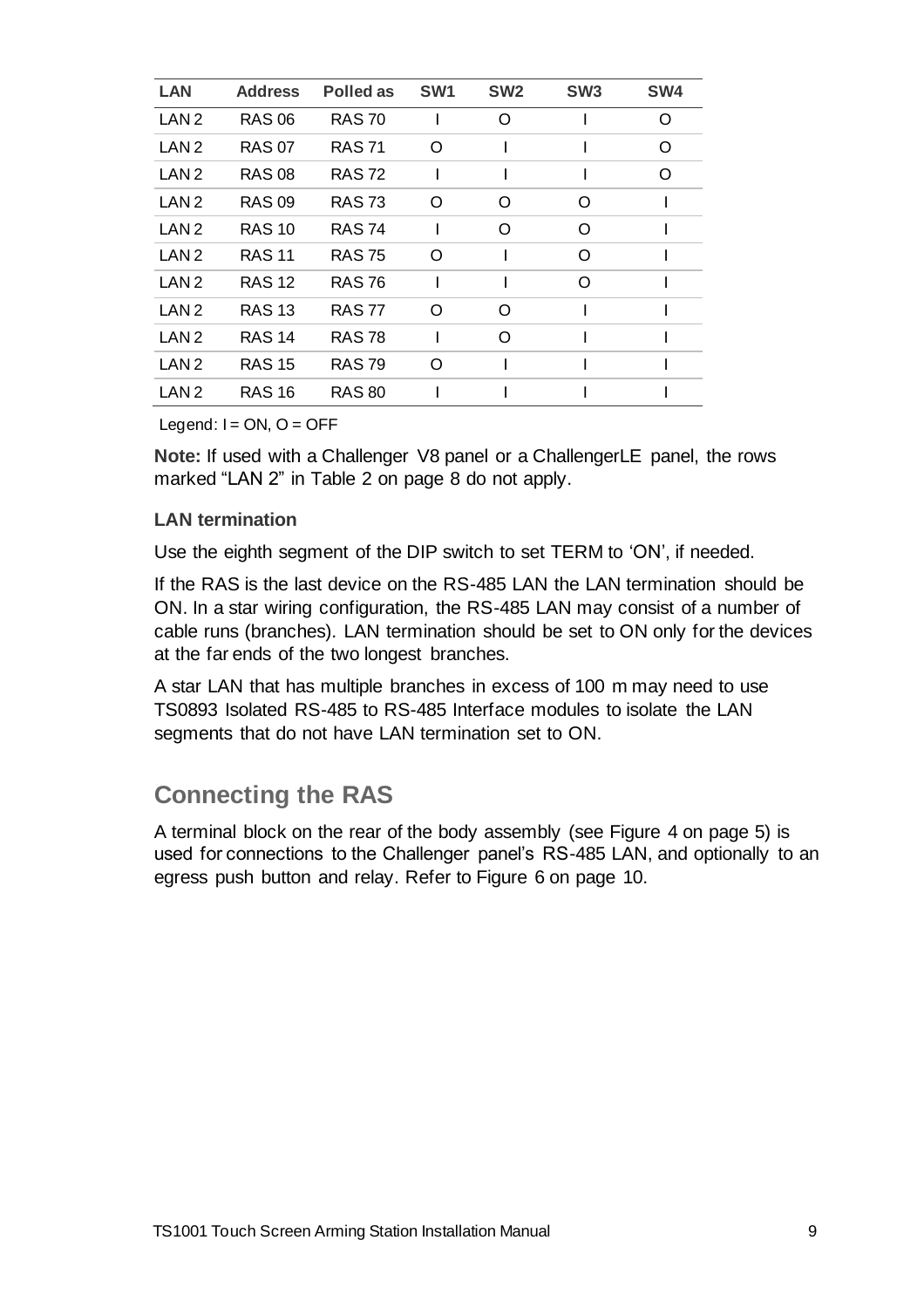Standard connections



#### Additional optional connections



#### **LAN connection (D+ and D–)**

The RAS is connected to the Challenger panel via the RS-485 LAN, up to 1.5 km cabling distance from the Challenger panel unless LAN isolation devices are used to extend the distance).

50 mA maximum

We recommend that you use 2-pair twisted shielded data cable (such as Belden 8723) for the RS-485 LAN.

- **• D+** is the data positive connection of the LAN data bus.
- **• D–** is the data negative connection of the LAN data bus.

#### **LAN cable shield**

The LAN cable shield must be connected to system earth at one end only. If the LAN is 'daisy-chained' to the RAS, ensure that the shield of the cable is jointed to provide continuity of data cable shield.

#### **Power connection (+12V and GND) to Challenger panel**

The RAS can be powered using the RS-485 LAN + and – power from the Challenger panel, if the cabling distance does not exceed 100 m (if using Belden 8723) and when electrical isolation is not required.

#### **Power connection (+12V and GND) to separate power supply**

The RAS can be powered by an auxiliary power supply.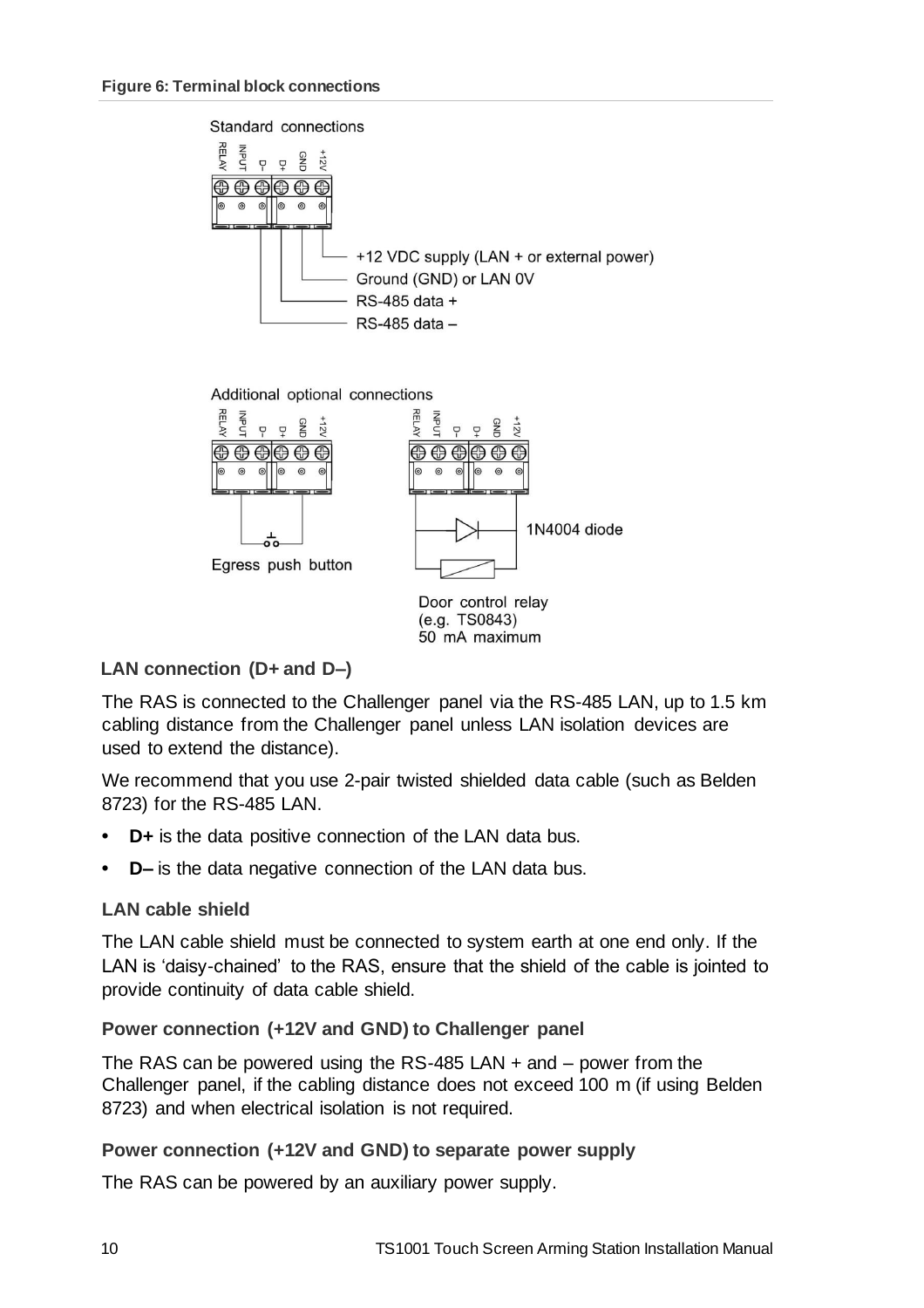When using an auxiliary power supply:

- Connect the '+' of the local power supply to the +12 terminal of the RAS. **Do not** connect the + power of the LAN to the RAS.
- Connect the '–' of the local power supply to the GND terminal of the RAS **and** to the – power of the LAN.

#### **Egress Control and Open Collector (INPUT and RELAY)**

Terminals INPUT and RELAY are optionally used for egress control and door relay operation:

- **INPUT** An Egress button (normally open, momentary push-button switch) can be connected across the INPUT and GND terminals (see Figure 6 on page 10). When pressed, the button controls the request to exit function to the panel.
- **RELAY** Open collector output must be assigned with a number according to type of Challenger panel. For Challenger10 panels you can use any relay number to drive the relay or output on this RAS. For Challenger V8 panels use the first relay number of the relay control group assigned to the RAS (for example, assign relay control group 1 to use relay 1, assign relay control group 2 to use relay 9, and so on).

Egress functionality is enabled and disabled via the RAS programming option "1- RTE (Egress) Control" on page 14.

#### **Earthing**

The RAS must be earthed via the earthing point on the base assembly (Figure 3 on page 5, item 8) or via the RAS mounting screws if the RAS is attached to an earthed metal fixture (assuming there is a good electrical connection between the mounting screws and the fixture). Consider the following cases:

**Case 1**: The RAS is mounted to a non-conductive fixture (such as a plasterboard wall). Connect the RAS's earth point to the Challenger LAN data cable shield. The LAN cable shield must be connected to system earth at one end only (via the LAN earth connection on the Challenger panel or DGP).

When connected to earth via the LAN data cable shield, and the LAN complies with the cabling requirements in the *Challenger10 Installation and Quick Programming Manual* R04 (or later), the RAS will have a good connection to the building electrical earth (<10 Ω).

**Note:** If this segment of LAN data cable shield is connected to a Challenger10 panel's LAN earth terminal, the plug pack must be connected to the panel and to a GPO in order to measure the resistance because the panel is earthed via the plug pack earth wire.

**Case 2**: The RAS is mounted to a conductive metal fixture (such as a metal door frame). You need to determine whether the RAS has a good connection to the building electrical earth (<10 Ω) via the RAS mounting screws. If connecting to earth via the mounting screws, **do not** connect the RAS's earth point to the Challenger LAN data cable shield.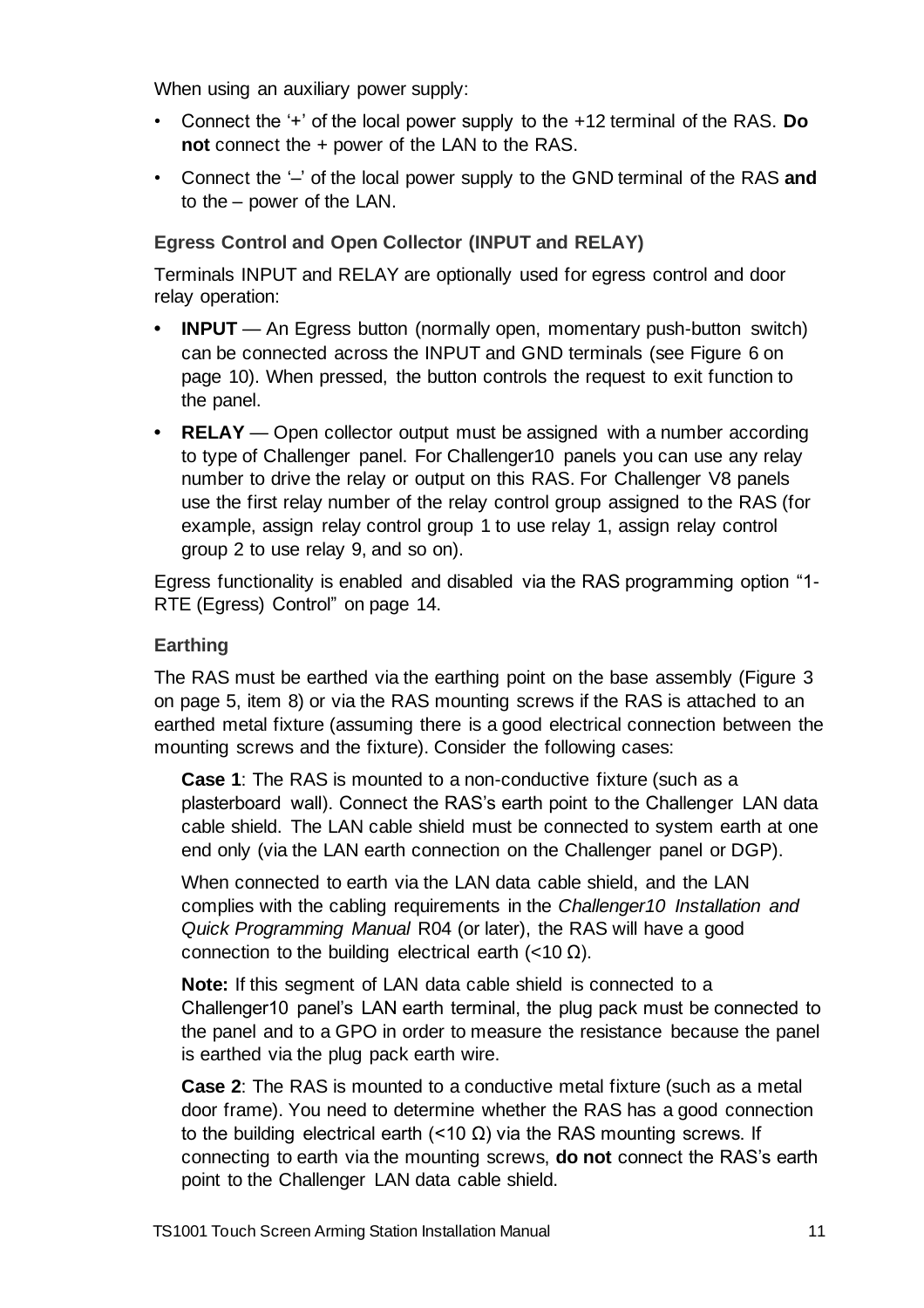If the resistance is 10  $\Omega$  or greater, then you need to either connect the fixture to the building electrical earth, or connect the RAS's earth point to the Challenger LAN data cable shield in the same manner as in Case 1 (above).

**Note:** Regardless of whether you are connecting the Touch Screen RAS to a Challenger10 panel or a Challenger V8 panel, earth the RAS according to the *Challenger10 Installation and Quick Programming Manual* R04 (or later).

# **Adjusting LCD and button brightness**

The LCD screen and the physical keys are backlit when active, and are either off or dimmed when inactive. After using the RAS, the state reverts to inactive after the inactivity time expires (see "Inactivity Period" on page 13). If the display is off, touch the screen or a key to activate the display.

**Note:** Adjust the active mode brightness of the RAS's LCD screen and the physical keys to suit the ambient lighting of the environment.

You can dynamically configure the touch screen RAS's LCD display and physical buttons via the Install menu option "This RAS Configuration" (not available in classic mode).



**Figure 7: Configuration screen**

Use the Enter # key and \* Menu key or the Up and Down arrows to navigate the list. The configuration options are described in the following sections.

**Note:** LCD and button brightness can also be adjusted remotely via Install menu option 28–Remote Controllers. See "Programming RAS menu options" on page 13.

#### **LCD Brightness**

Tap the slider bar to adjust the LCD screen brightness during activity (when either the LCD screen or a button is pressed). The brightness changes dynamically as you change the settings.

**Note:** We recommend using smaller values in order to minimise power use in mains fail conditions.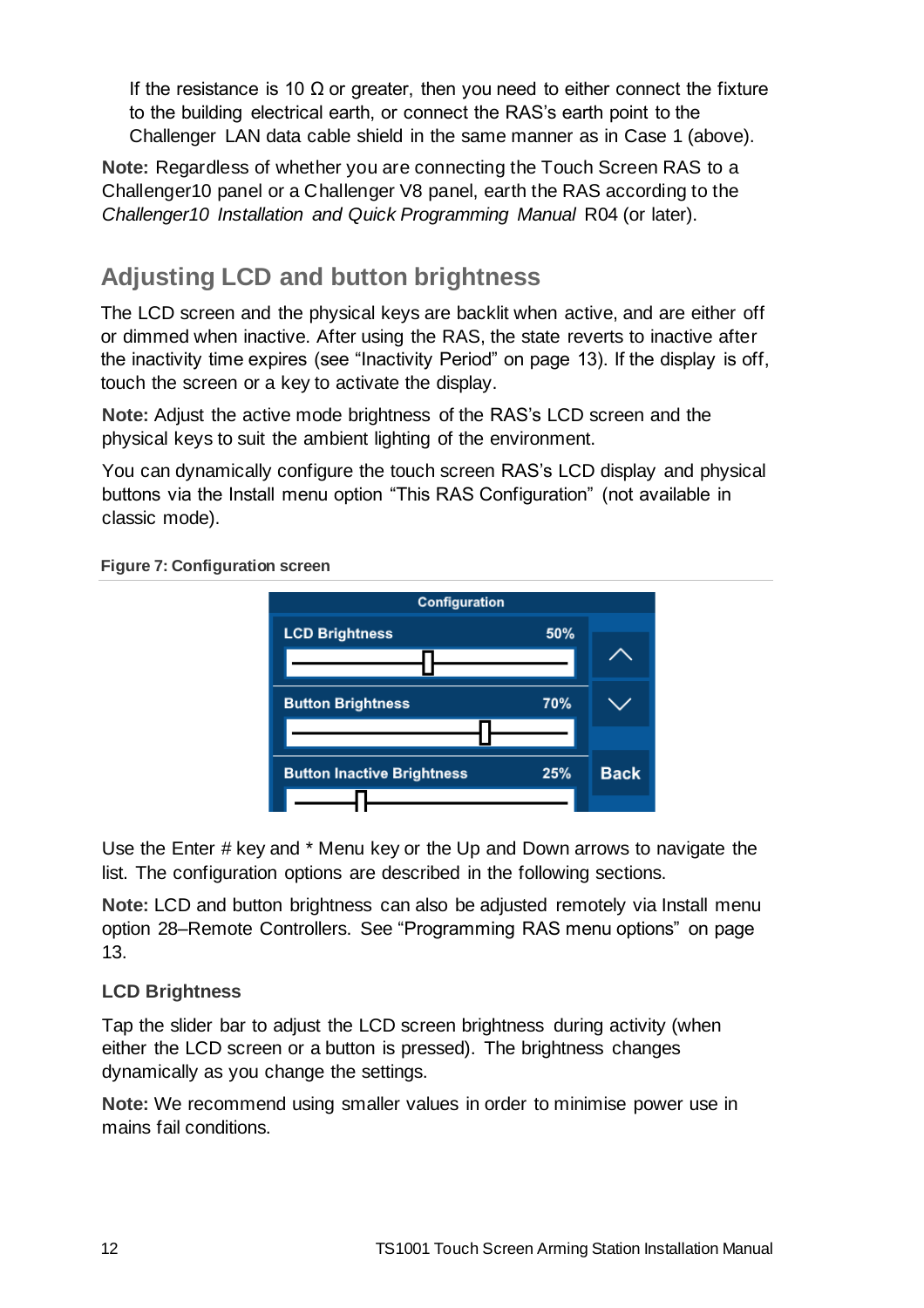#### **Button Brightness**

Tap the slider bar to adjust the button brightness during activity (when either the LCD screen or a button is pressed). The brightness changes dynamically as you change the settings.

**Note:** We recommend using smaller values in order to minimise power use in mains fail conditions.

#### **Button Inactive Brightness**

Tap the slider bar to adjust the button brightness during inactivity. The brightness changes dynamically as you change the settings. The brightness will reduce following the period of inactivity defined in "Inactivity Period" below.

**Note:** We recommend using smaller values in order to minimise power use in mains fail conditions. A value of 5% can help locate an inactive RAS in the dark.

#### **Inactivity Period**

Tap the slider bar to select from 5 to 300 seconds of inactivity before the inactive brightness levels apply.

**Note:** We recommend using smaller values in order to minimise power use in mains fail conditions.

#### **Volume**

Tap the slider bar to select from 0% to 100% levels of beeper volume. The volume changes dynamically as you change the settings.

# **Programming RAS menu options**

Touch Screen RASs have a number of options that are programmable at the time of installation to help integrate the RAS into the local environment.

**Note:** If you are programming via this RAS, you can also use the Install menu option "This RAS Configuration" (graphic mode only) to program the screen's brightness and timeout settings. See "Adjusting LCD and button brightness" on page 12.

Use the following steps to configure a Touch Screen RAS at address *nn* (where *nn* is a RAS address in the range 1 to 16 and 65 to 80).

#### **To program RAS menu options:**

- 1. Use the Install menu option 28–Remote Controllers, and then select option 2–RAS.
- 2. Press the buttons that correspond with RAS address *nn*, and then press the # button (or press the Enter # key). The main menu displays and lists the product name and firmware revision number.

The RAS menu options are described in the following sections.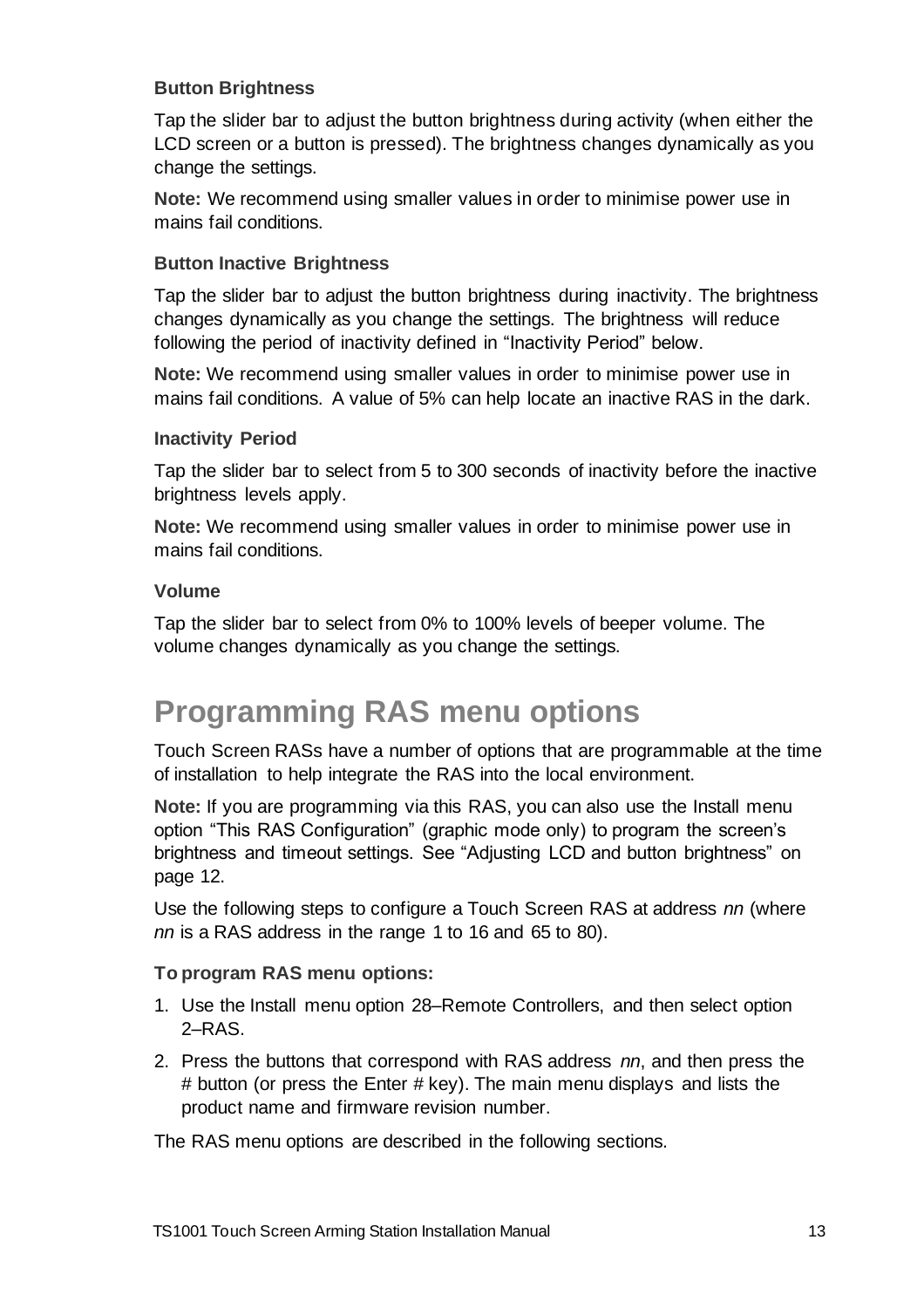# **1-RTE (Egress) Control**

The RAS is fitted with an Egress (Exit) terminal labelled INPUT (Figure 6 on page 10). When connected to a simple push button, the open collector terminal labelled RELAY may be used to control a door relay.

This option is enabled by default, and should be disabled if not used.

# **2-Tamper Control**

The RAS is fitted with a tamper switch (Figure 3 on page 5, item 3). The tamper must be sealed (or the tamper function deactivated) to avoid "RAS Tamper" messages during operation.

This option is enabled by default, and should be disabled if not used.

# **3-Scramble Keypad**

The touch screen can become worn or dirty over the buttons where a particular digit or PIN is used frequently. The scramble keypad option moves the numbered buttons to different positions after every login to avoid providing visual clues to the numbers used.

This option is disabled by default.

# **4-Open Button**

The Home screen's optional Open button (Figure 2 on page 2, item 3) is used to open the RAS's door. If disabled, the Open button does not display on the Home screen.

# **5-Classic Button**

The Home screen's optional Classic button (Figure 2 on page 2, item 4) is used to select Classic mode of operation. If disabled, the Classic button does not display on the Home screen.

# **6-Automation Button**

The Home screen's optional Automation button (Figure 2 on page 2, item 7) is a 'quick control' shortcut to User menu option 24-Automation Control.

**Note:** Quick control does not require user authentication via PIN. We recommend that control be assigned to a specific RAS (in a secure area) via automation zone programming in order to help prevent unauthorised use.

If disabled, the Automation button does not display on the Home screen.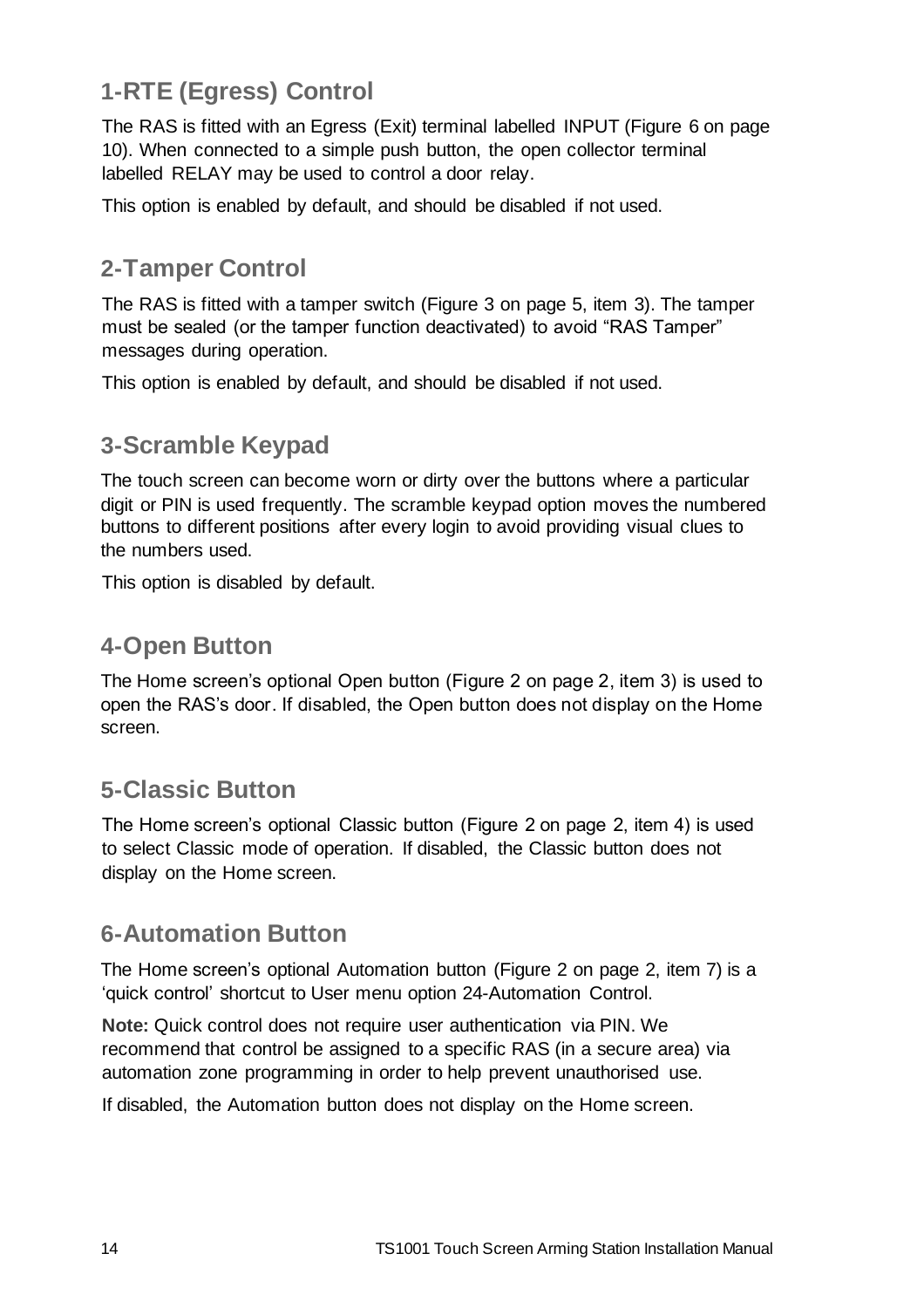# **7-LCD Brightness**

The LCD screen (Figure 8 below) displays the currently selected value, and the range of acceptable values, of LCD screen brightness during activity (when either the LCD screen or a button is pressed).



**Figure 8: LCD Brightness screen**

Press the buttons that correspond to the desired value from 1% to 100% levels, and then press the # button (or press Enter # key) to apply the new value.

**Note:** We recommend using smaller values in order to minimise power use in mains fail conditions.

# **8-Button Brightness**

The LCD screen displays the currently selected value, and the range of acceptable values, levels of button brightness during activity (when either the LCD screen or a button is pressed).

Press the buttons that correspond to the desired value from 0% to 100%, and then press the # button (or press Enter # key) to apply the new value.

**Note:** We recommend using smaller values in order to minimise power use in mains fail conditions.

# **9-Button Inactive Brightness**

The LCD screen displays the currently selected value, and the range of acceptable values of button brightness following the period of inactivity defined in "10-Inactivity Period" below.

Press the buttons that correspond to the desired value from 0% to 100%, and then press the # button (or press Enter # key) to apply the new value.

**Note:** We recommend using smaller values in order to minimise power use in mains fail conditions.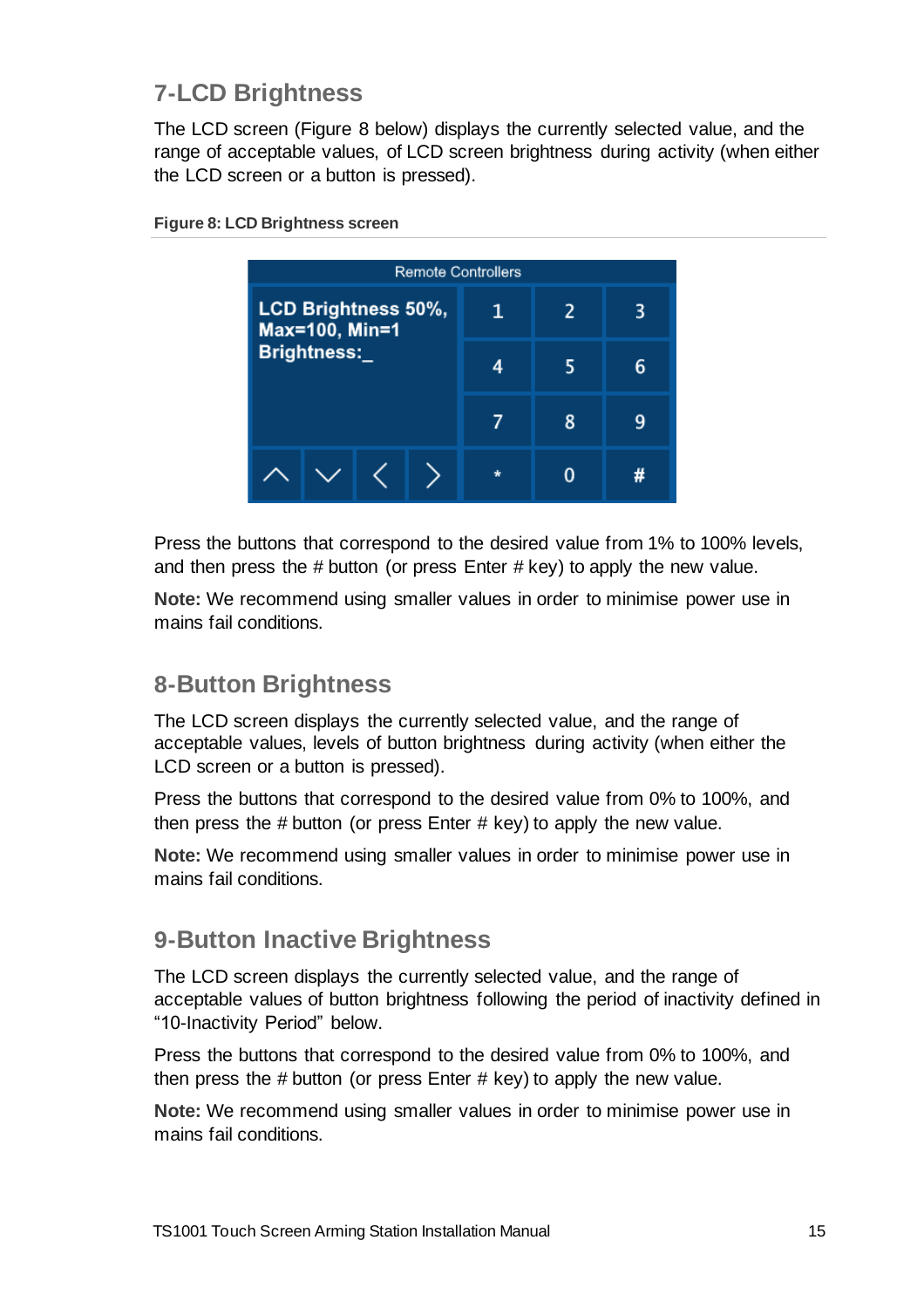# **10-Inactivity Period**

The LCD screen displays the currently selected value, and the range of acceptable values.

Press the buttons that correspond to the desired value from 5 to 300 seconds ofinactivity before the inactive brightness levels apply, and then press the # button(or press Enter # key) to apply the new value.

**Note:** We recommend using smaller values in order to minimise power use in mains fail conditions.

### **11-Volume**

The LCD screen displays the currently selected value, and the range of acceptable values, of beeper volume.

Press the buttons that correspond to the desired value from 0% to 100%, and then press the  $#$  button (or press Enter  $#$  key) to apply the new value.

# **12-Area LED Configuration**

By default, the RAS's eight area LEDs are numbered 1 to 8 and indicate the state of areas 1 to 8 (or as otherwise assigned in the Challenger10 RAS database). Alternatively, the eight area LEDs can be numbered 9 to 16.

Press \* to toggle the numbering of the eight area LEDs between 1 to 8 and 9 to 16, and then press the # button (or press Enter # key) to apply the new value.

# **13-Factory Defaults**

The factory defaults option resets this RAS's menu options 1 to 12 to their default states.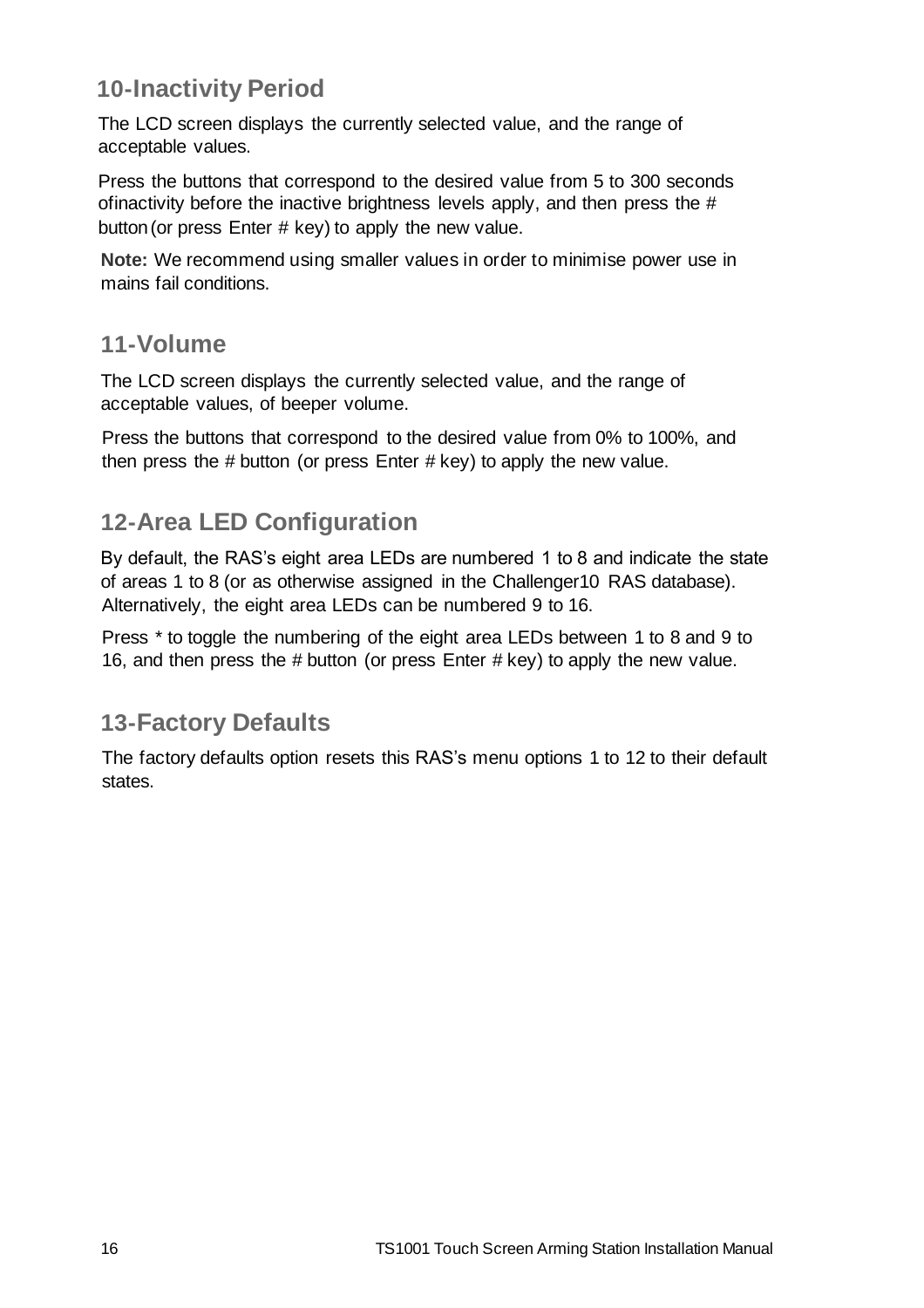# **Troubleshooting**

# **Known limitations**

The RAS programming option "Disarm/arm using one key" is not compatible with the TS1001 Touch Screen Arming Station.

### **Offline mode**

If the RAS has power available but loses communication with the panel, the RAS will go into offline mode. In this mode, all LEDs will flash at the slow rate and the touch screen will display "**System Fault**".

This condition may be caused by the following:

- RAS is set to an address that is not polled by the panel.
- D+ and D– wires swapped.

# **Calibrating the touch screen**

If the touch screen doesn't respond as expected, you may need to calibrate it.

**To calibrate the touch screen:**

- 1. Press and hold the Menu, Home, and Enter keys simultaneously until a message "Performing touch screen calibration" displays, and then release.
- 2. Press the touch screen to begin calibration. A filled red circle displays near the corner of the screen.
- 3. Touch the filled red circle to display a new filled red circle in another corner. Repeat for each corner.
- 4. When finished, a message "To repeat calibration…" displays. Touch the screen to exit calibration mode.

### **General faults**

RAS displays unexpected results:

• Base assembly not earthed as described in "Earthing" on page 11.

No LED or LCD display:

- Verify the +13.8 and 0V wire connections on both the RAS and the power supply.
- Verify power output on the Challenger panel or external power supply that powers the keypad.

Area and status LEDs are flashing and the display reads, "**System Fault**":

• Verify that the RAS is programmed in the RAS database as an LCD arming station.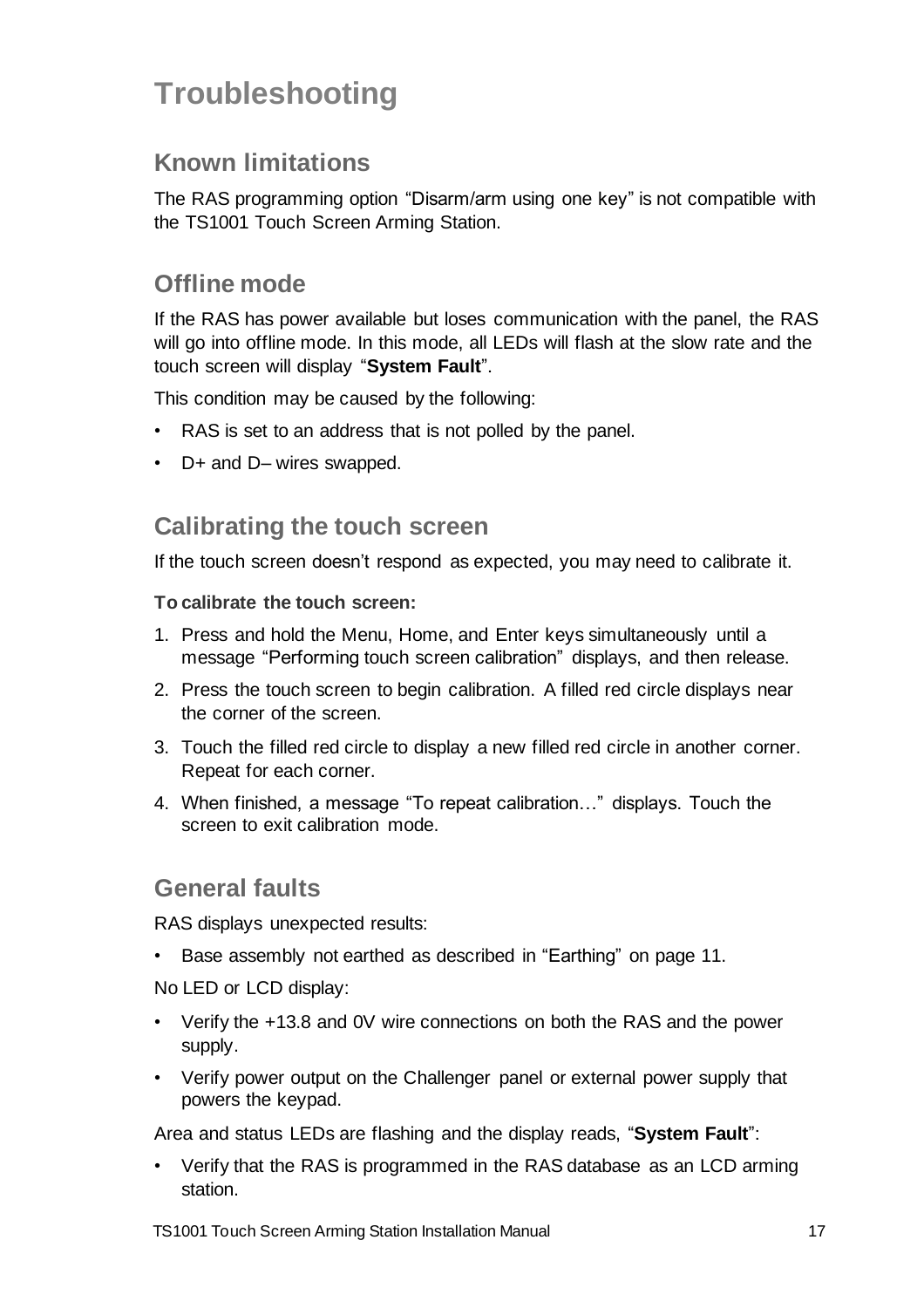- Verify the D+ and D– wire connections (may be reversed or open circuit).
- Verify the address DIP switches of the RAS are set to the proper address.
- Verify that the Challenger panel is polling the RAS address.

### **Tx and Rx LED Indications**

Tx and Rx LEDs are provided on the circuit board to assist in fault diagnosis, and are visible through the Tx and Rx LED access port (Figure 3 on page 5, item 9) or when the body is removed from the base (Figure 4 on page 5, item 3).

- **• Tx**  The red Tx LED flashes to indicate the RAS is replying to polling from the Challenger panel. If the Rx LED flashes but the Tx LED does not, the RAS is not programmed to be polled in the Challenger panel or is addressed incorrectly.
- **• Rx**  The yellow Rx LED flashes to indicate polling data is being received on the LAN from the Challenger panel. If the LED does not flash, the Challenger panel is not operational or the LAN is faulty (usually cabling).

# **Firmware upgrade procedures**

This section describes how to upgrade the Touch Screen RAS firmware and/or images via the RAS's USB port (Figure 4 on page 5, item 5) and the Tecom Firmware Loader application. This is typically the quickest way to upgrade the RAS.

**Note:** Titan management software can also be used to upgrade the Touch Screen RAS firmware and images. Refer to *Titan help* for details.

To upgrade the image files refer to "Upgrading RAS images" on page 19. To upgrade the firmware refer to "Upgrading RAS firmware" on page 19.

To upgrade the firmware or images you need the following:

- A powered and functioning Touch Screen RAS
- A Windows PC with a USB 2.0 port
- Tecom Firmware Loader application
- A USB cable ("Type A Male to Type B Mini Male" or "Type A Male to Type B Micro Male" depending on hardware version) to connect the Windows computer to the RAS's USB port (located bottom right-hand side of body assembly)
- Firmware upgrade file and/or images upgrade file

**Note:** If you are upgrading both images and firmware, you need to complete one part before starting the next part (the order is not important). The only difference in the two parts is the file selected in step 8.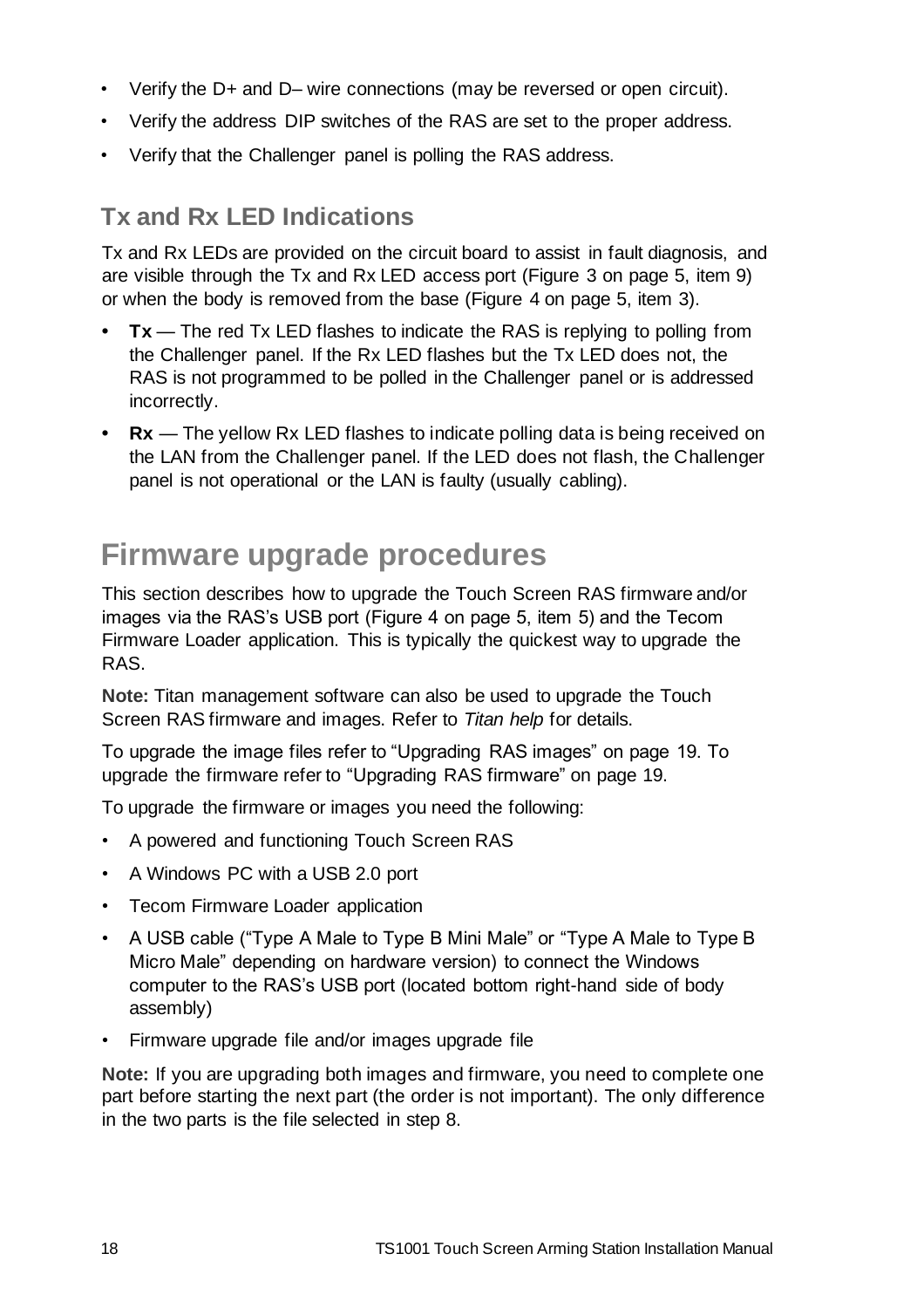# **Upgrading RAS images**

#### **To upgrade the RAS images:**

- 1. Disconnect the RAS's power supply.
- 2. Press all three keys on the RAS simultaneously (Figure 1 on page 1, items 2, 3, and 4) whilst repowering the RAS. The three keys will blink rapidly.
- 3. Use the USB cable to connect the computer to RAS's USB port (Figure 4 on page 5, item 5).

The first time you connect a RAS to the computer's USB port, the Found New Hardware Wizard may display. If the Found New Hardware Wizard does not display, go directly to step 7.

- 4. If the wizard asks "Can Windows connect to Windows Update to search for software?", click to select the "No, not this time" radio button, and then click Next.
- 5. If the wizard asks "What do you want the wizard to do?", click to select the "Install from a list or specific location" radio button, and then click Next.
- 6. Click to select the "Search for the best driver in these locations" radio button, and then browse to include the location of the Tecom Firmware Loader application in the search (for example, C:\Program Files\Tecom Firmware Loader\inf\_driver).
- 7. Run Tecom Firmware Loader (for example, double-click the file C:\Program Files\Tecom Firmware Loader\tecom-fw-loader Vn.n.exe).

When you run it will tell you if the device is ready, otherwise you can't select a file.

- 8. Click Select File… and then browse to the location of the images upgrade file on your computer. Select the fileand then click Open.
- 9. Click Program File… to update the RAS's images. The process will take several minutes. The percentage completion displays at the bottom of the window. When finished, a "Programming is complete" message displays.
- 10.Remove the USB cable from the RAS.
- 11.Disconnect the RAS's power supply.
- 12.Reconnect power to the RAS. The three keys will blink rapidly for a few moments, and then the RAS will restart.

# **Upgrading RAS firmware**

#### **To upgrade the RAS firmware:**

- 1. Disconnect the RAS's power supply.
- 2. Press all three keys on the RAS simultaneously (Figure 1 on page 1, items 2, 3, and 4) whilst repowering the RAS. The three keys will blink rapidly.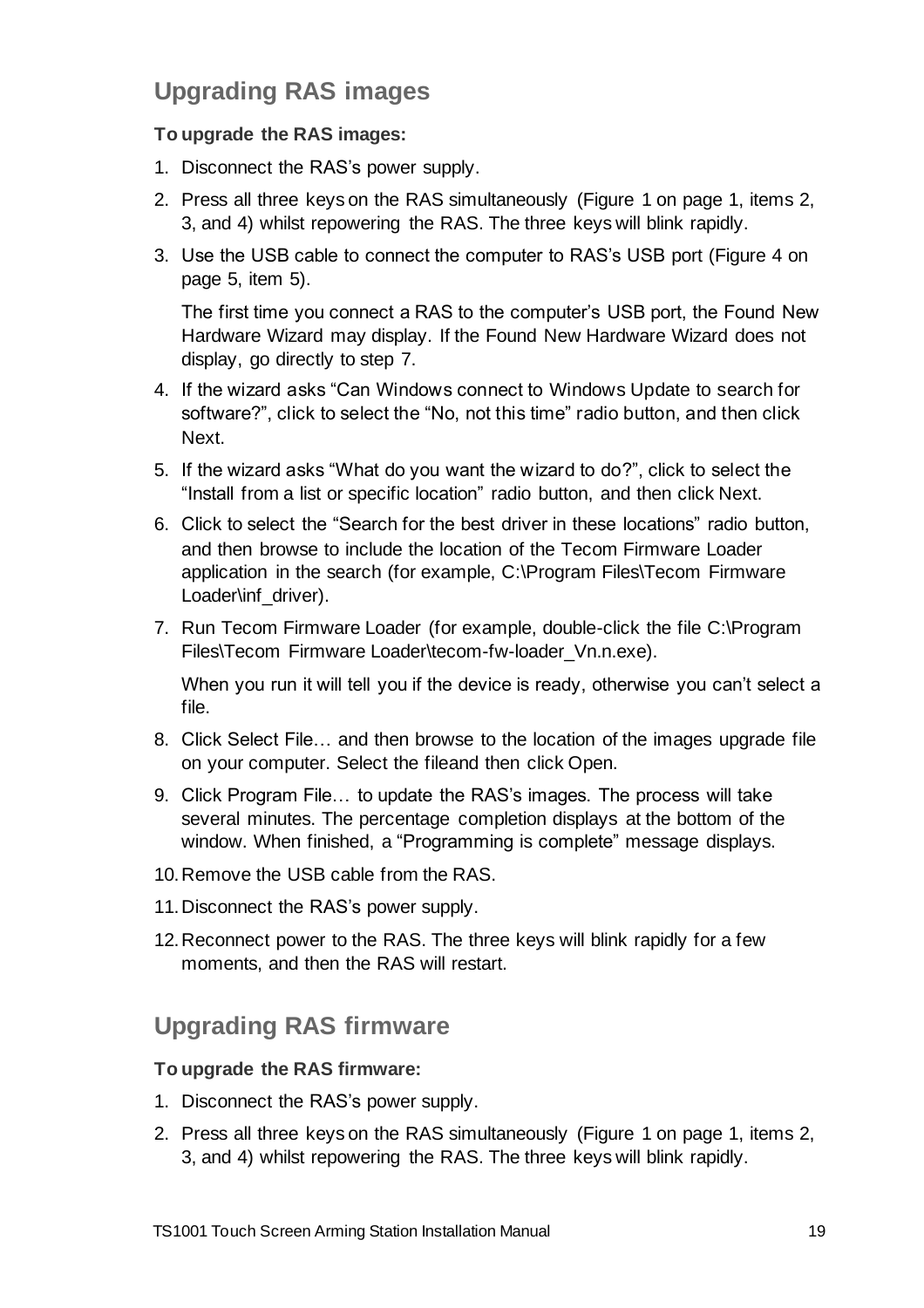3. Use the USB cable to connect the computer to RAS's USB port (Figure 4 on page 5, item 5).

The first time you connect a RAS to the computer's USB port, the Found New Hardware Wizard may display. If the Found New Hardware Wizard does not display, go directly to step 7.

- 4. If the wizard asks "Can Windows connect to Windows Update to search for software?", click to select the "No, not this time" radio button, and then click Next.
- 5. If the wizard asks "What do you want the wizard to do?", click to select the "Install from a list or specific location" radio button, and then click Next.
- 6. Click to select the "Search for the best driver in these locations" radio button, and then browse to include the location of the Tecom Firmware Loader application in the search (for example, C:\Program Files\Tecom Firmware Loader\inf\_driver).
- 7. Run Tecom Firmware Loader (for example, double-click the file C:\Program Files\Tecom Firmware Loader\tecom-fw-loader\_Vn.n.exe).

When you run it will tell you if the device is ready, otherwise you can't select a file.

- 8. Click Select File… and then browse to the location of the firmware upgrade file on your computer (named, for example, ts\_ras.6437.img). Select the file and then click Open.
- 9. Click Program File… to update the RAS's firmware. The process will take several minutes. The percentage completion displays at the bottom of the window. When finished, a "Programming is complete" message displays.
- 10.Remove the USB cable from the RAS.
- 11.Disconnect the RAS's power supply.
- 12.Reconnect power to the RAS. The three keys will blink rapidly for a few moments, and then the RAS will restart.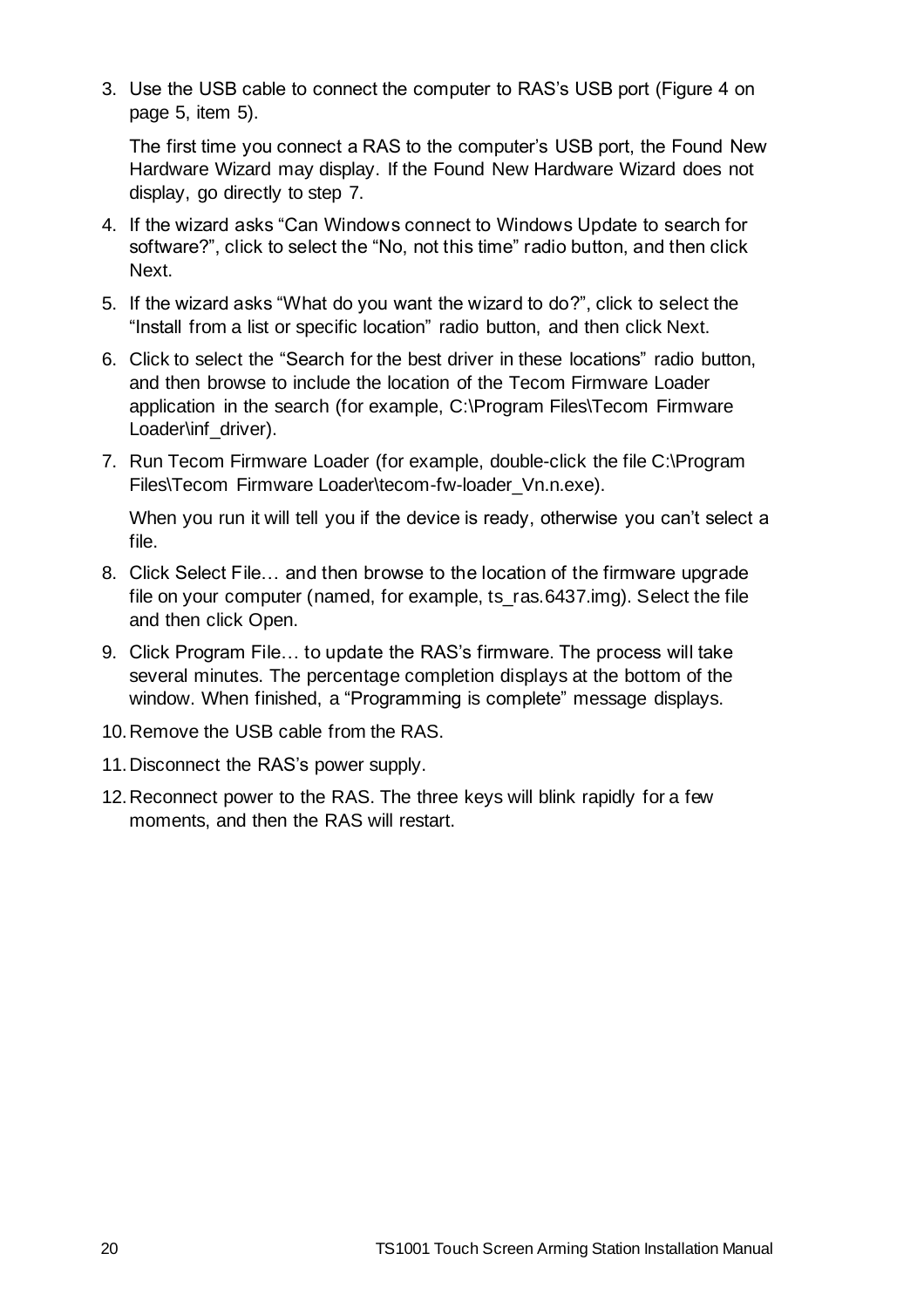# **Mounting templates**

Copy these pages as needed.